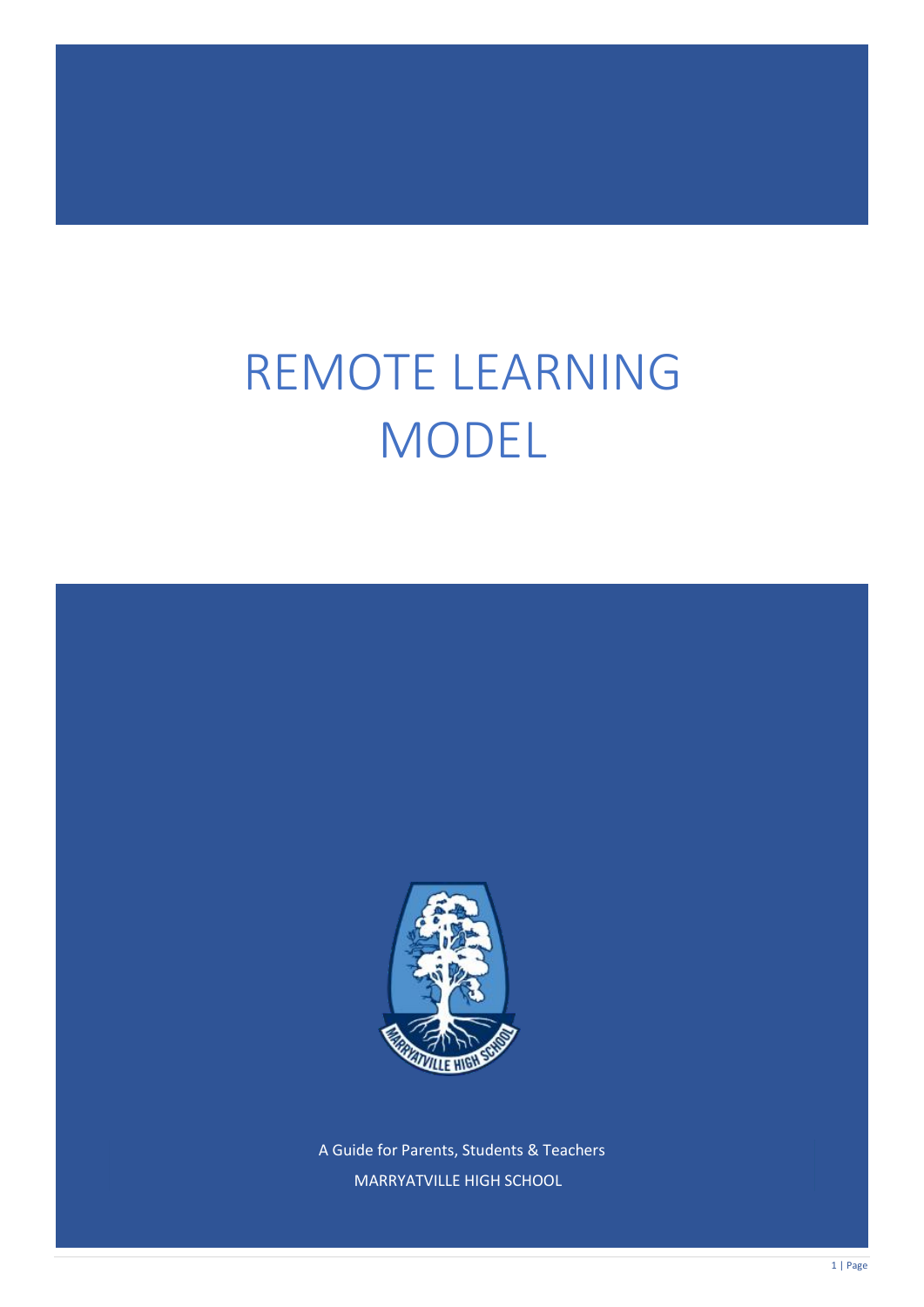#### **Table of Contents DATIONALE**

 $\overline{a}$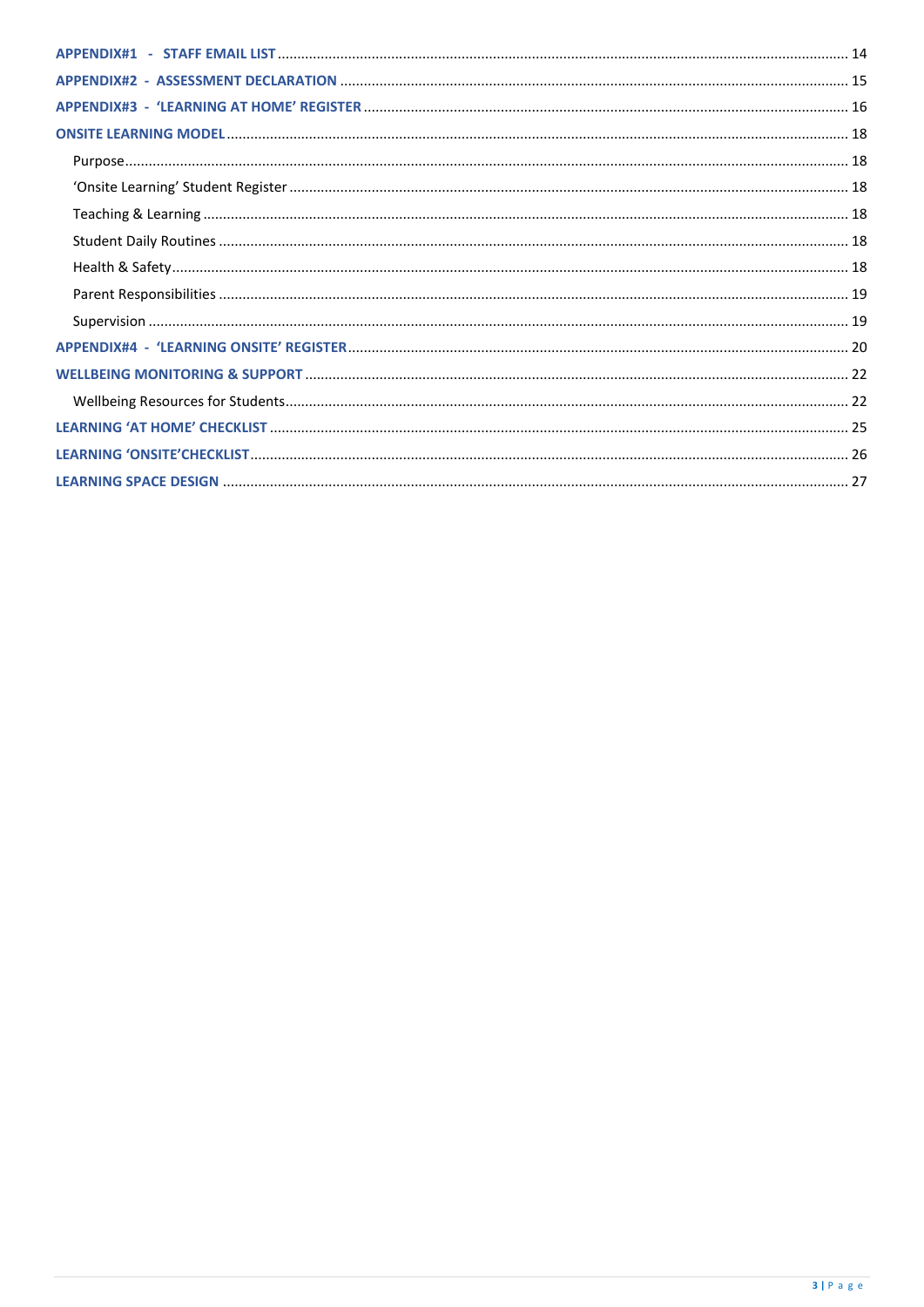

# <span id="page-3-0"></span>RATIONALE

## <span id="page-3-1"></span>Rationale

#### <span id="page-3-2"></span>Purpose

The purpose of this document is to outline the procedures for continued delivery of education programs at Marryatville High School, in the event of prolonged school closure, and/or need for online delivery. The aim is to:

- articulate clear processes and expectations for managing teaching, learning and wellbeing
- ensure continuity of learning for all students
- ensure integrity and fairness in assessment

#### <span id="page-3-3"></span>Definition

In the event of prolonged closure or the need for online delivery of teaching and learning, Marryatville High School teachers will utilize online platforms (Daymap & Teams) to allow real-time, authentic and rich learning for all students. Students and teachers will connect, collaborate and learn in online classes. All students will have the same opportunities to excel.

#### <span id="page-3-4"></span>'Home Learning' Student Register

Students who will be learning from home from term 2 will be required to formally register for 'at home learning', via an online process. Details required will include:

- Name of student
- Year level
- Home Group
- At home learning declaration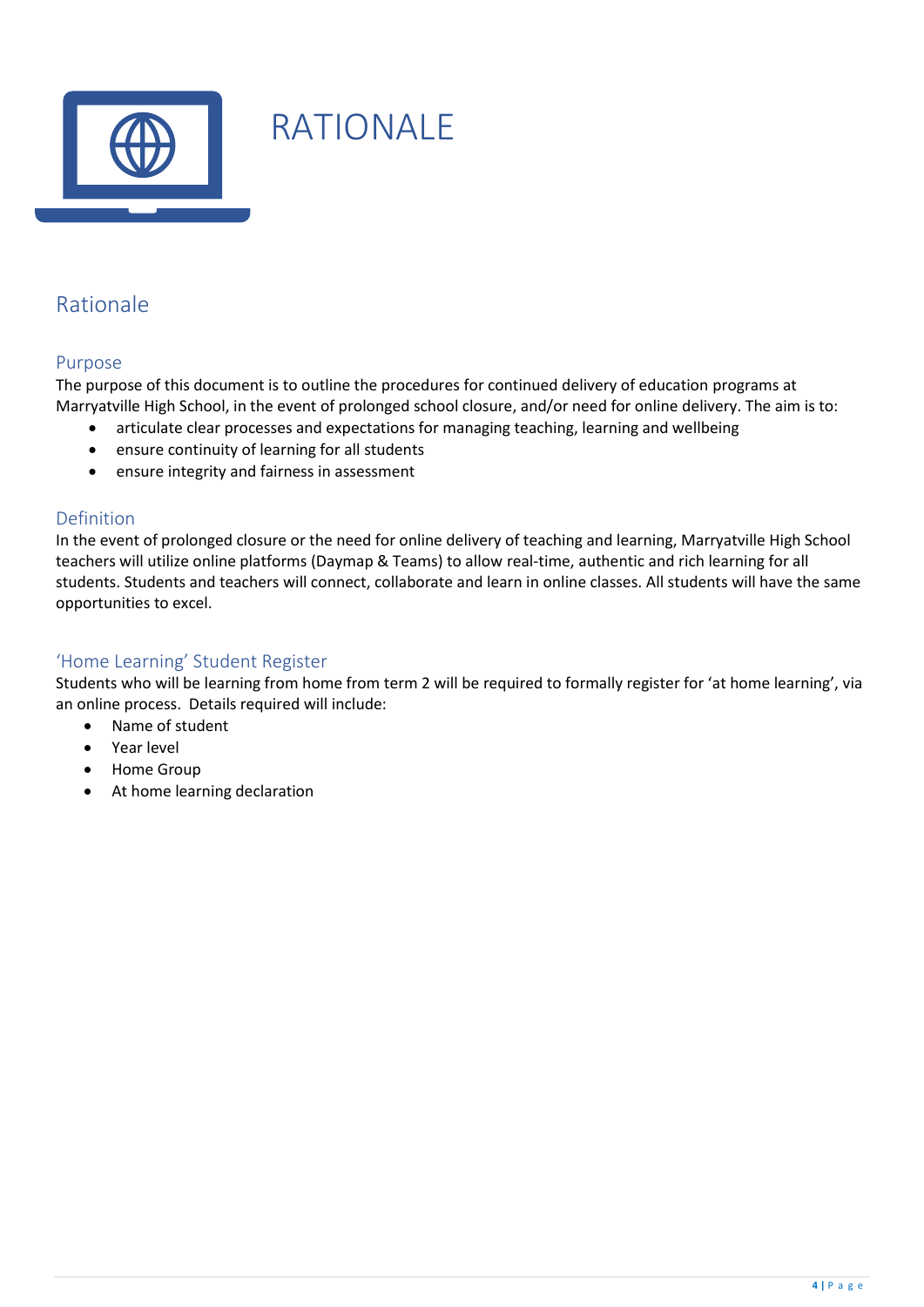

# <span id="page-4-0"></span>**TECHNOLOGY**

## <span id="page-4-1"></span>Technology

#### <span id="page-4-2"></span>Digital Platforms

The following digital platforms will underpin the teaching and learning process:

- Daymap for learning management
- Course Hub for files and collaboration
- Microsoft Teams for live face to face teaching & learning

#### <span id="page-4-3"></span>Technology & Infrastructure

The following infrastructure is required for delivery of distance learning:

- All staff and students have access to a laptop device
- Students who borrow laptops daily will be granted dispensation to take these devices home
- Staff and students require internet access
- In the event that internet access is not available a solution will be negotiated with individuals

#### <span id="page-4-4"></span>Technology support

ICT support will be provided:

- ICT help button located in Daymap Course Hub for staff and student ICT support requests
- Support responses will be provided remotely by ICT support staff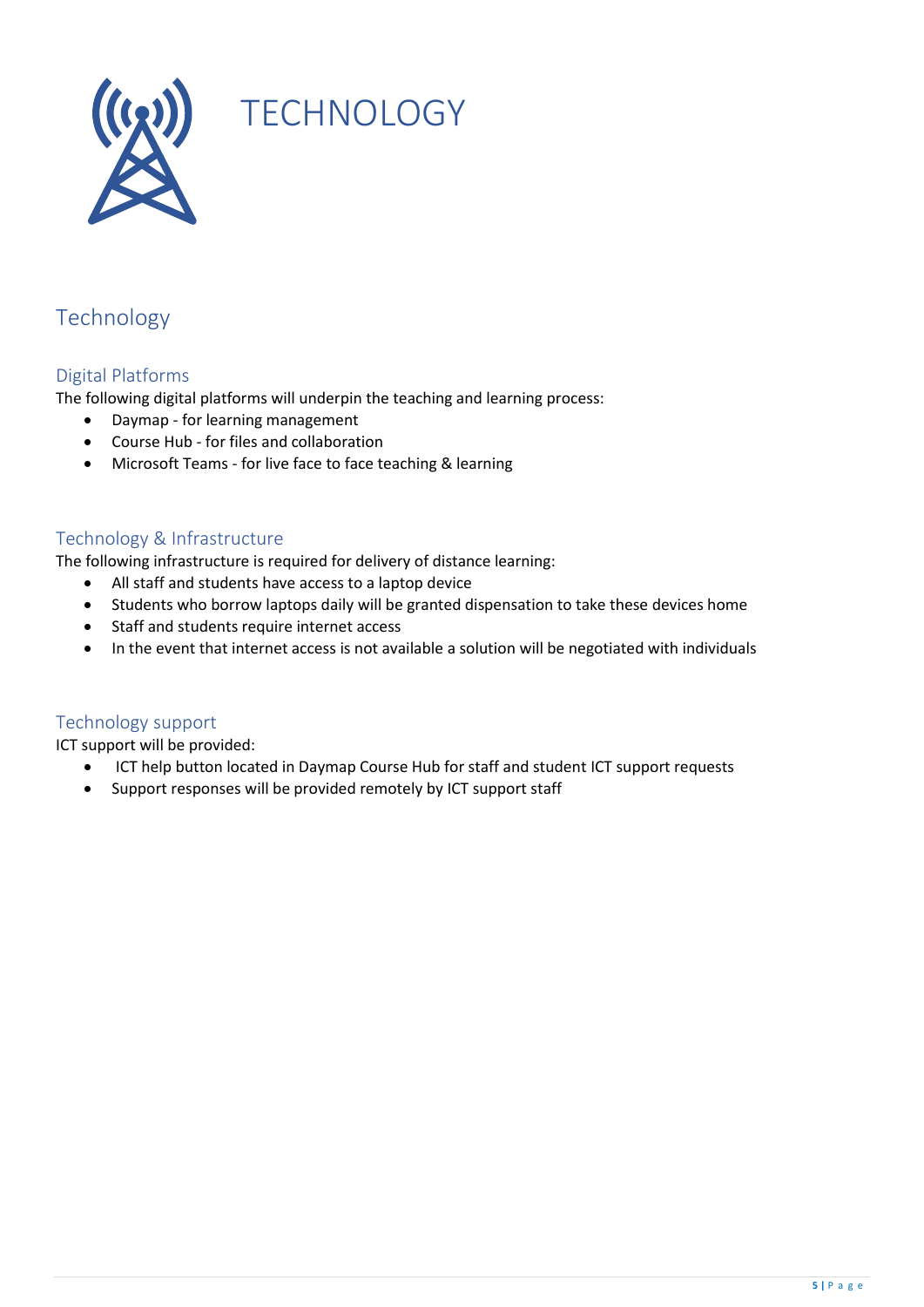

## <span id="page-5-0"></span>TEACHING & LEARNING

## <span id="page-5-1"></span>Delivery of Teaching & Learning

#### <span id="page-5-2"></span>Timetable

Lessons will run according to student & staff Daymap timetables

|       | <b>MONDAY</b><br><b>TUESDAY</b> |                    |       | <b>WEDNESDAY</b> |                    |       | <b>THURSDAY</b> |                     |       | <b>FRIDAY</b> |            |       |                |           |
|-------|---------------------------------|--------------------|-------|------------------|--------------------|-------|-----------------|---------------------|-------|---------------|------------|-------|----------------|-----------|
| 8.30  | 1                               | Line 7             | 8.30  | 1                | Meeting/PL         | 8.30  | 1               | Line 2              | 8.30  | $\mathbf{1}$  | Meeting/PL | 8.30  | 1              | Line 6    |
| 9.20  | 2                               | Line 2             | 9.20  | 2                | Line 7             | 9.20  | 2               | Line 1              | 9.20  | 2             | Line 6     | 9.20  | $\overline{2}$ | Line 3    |
| 10.00 | 3                               | Line 2             | 10.00 | 3                | Line 7             | 10.00 | 3               | Line 1              | 10.00 | 3             | Line 6     | 10.00 | 3              | Line 3    |
| 10.40 |                                 | Recess             | 10.40 |                  | Recess             | 10.40 |                 | Recess              | 10.40 |               | Recess     | 10.40 |                | Recess    |
| 11.00 | 4                               | HG                 | 11.00 | 4                | Line 3             | 11.00 | 4               | <b>Study Period</b> | 11.00 | 4             | Line 5     | 11.00 | 4              | HG        |
| 11.40 | 5.                              | Line 1             | 11.40 | 5                | Line 5             | 11.40 | 5               | Line 4              | 11.40 | 5             | Line 3     | 11.40 | 5              | Line 5    |
| 12.25 | 6                               | Line 1             | 12.25 | 6                | Line 5             | 12.25 | 6               | Line 4              | 12.25 | 6             | Line 3     | 12.25 | 6              | Line 5    |
| 1.05  |                                 | Lunch 1            | 1.05  |                  | Lunch 1            | 1.05  |                 | Lunch 1             | 1.05  |               | Lunch 1    | 1.05  |                | Lunch 1   |
| 1.30  |                                 | Lunch <sub>2</sub> | 1.30  |                  | Lunch <sub>2</sub> | 1.30  |                 | Lunch <sub>2</sub>  | 1.30  |               | Lunch 2    | 1.30  |                | Lunch 2   |
| 1.50  | 7                               | Line 4             | 1.50  | 7                | Line 6             | 1.50  | 7               | Line 7              | 1.50  | 7             | Line 2     | 1.50  | 7              | Line 4    |
| 2.35  | 8                               | Line 4             | 2.35  | 8                | Line 6             | 2.35  | 8               | Line 7              | 2.35  | 8             | Line 2     | 2.30  | 8              | Line 1    |
| 3.15  |                                 | Dismissal          | 3.15  |                  | Dismissal          | 3.15  |                 | Dismissal           | 3.15  |               | Dismissal  | 3.15  |                | Dismissal |

#### <span id="page-5-3"></span>Lesson Delivery

Microsoft Teams:

- A minimum of two separate periods per week whole class 'face to face' teaching via Microsoft Teams
- The remaining lessons the teacher will be available via Teams online for student interaction
- Some formative activities may be delivered using features of Microsoft teams ie One Note

#### <span id="page-5-4"></span>Lesson Materials & Instructions

The following supplementary learning materials are available via Daymap and Course Hub:

- Course Outlines
- Lesson notes
- Resources and learning objects
- Homework notes
- Course Hub resource
- Summative assessment including timelines/due dates
- Task sheets and assessment criteria
- Feedback on all summative assessment tasks
- Publish results/grades/ feedback to students

Students will be required to submit the following via Daymap:

- Formative tasks
- Summative tasks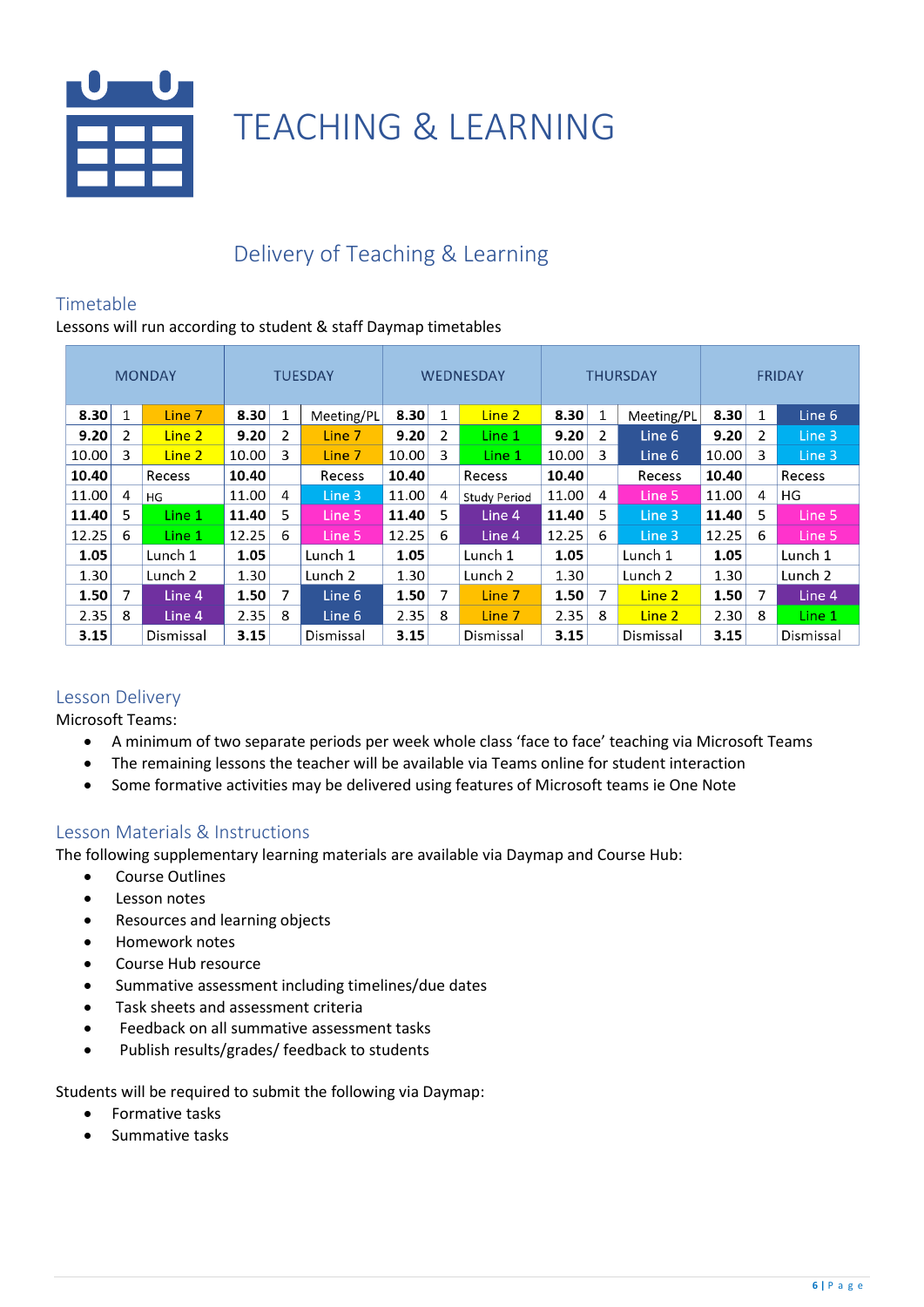# ASSESSMENT

### <span id="page-6-0"></span>Assessment

#### <span id="page-6-1"></span>Formative Assessment

Formative assessment:

- refers to a wide variety of methods that teachers use to conduct in-process evaluations of student comprehension, learning needs, and academic progress during a lesson, unit, or course.
- helps teachers identify concepts that students are struggling to understand, skills they are having difficulty acquiring, or [learning standards](https://www.edglossary.org/learning-standards/) they have not yet achieved so that adjustments can be made to lessons, instructional techniques, and [academic support.](https://www.edglossary.org/academic-support/)

Teacher responsibilities:

- set activities and key milestones to assess student progress with learning and assessment tasks
- utilise LOOP software to collect live feedback from students at least once per topic/unit of work
- provide feedback during the learning process to inform student progress eg. verbal, drafting, quizzes

Student responsibilities:

- complete formative assessment tasks as required
- act on feedback provided to improve
- seek further feedback or support as required

#### <span id="page-6-2"></span>Summative Assessment

Summative Assessment:

- is any method of evaluation performed at the end of a unit that allows a teacher to measure a student's understanding, typically against standardized criteria.
- is used to gauge students' comprehension of the material presented at the end of a particular unit of work, and is often measured using a rubric to arrive at a final grade

Teacher responsibilities:

- allocating summative tasks including timelines and due dates via Daymap
- mark and publish feedback and assessment results via Daymap

Student responsibilities:

• submit assessment tasks as per prescribed timelines via Daymap portal

#### <span id="page-6-3"></span>Assessment Monitoring

Curriculum leaders to monitor Power BI Dashboard and follow up academic progress concerns as required

#### <span id="page-6-4"></span>Supervised Assessment Tasks

For tests or supervised assessment tasks undertaken at home a 'Student Declaration' form must accompany the test when submitted. (see Appendix#2)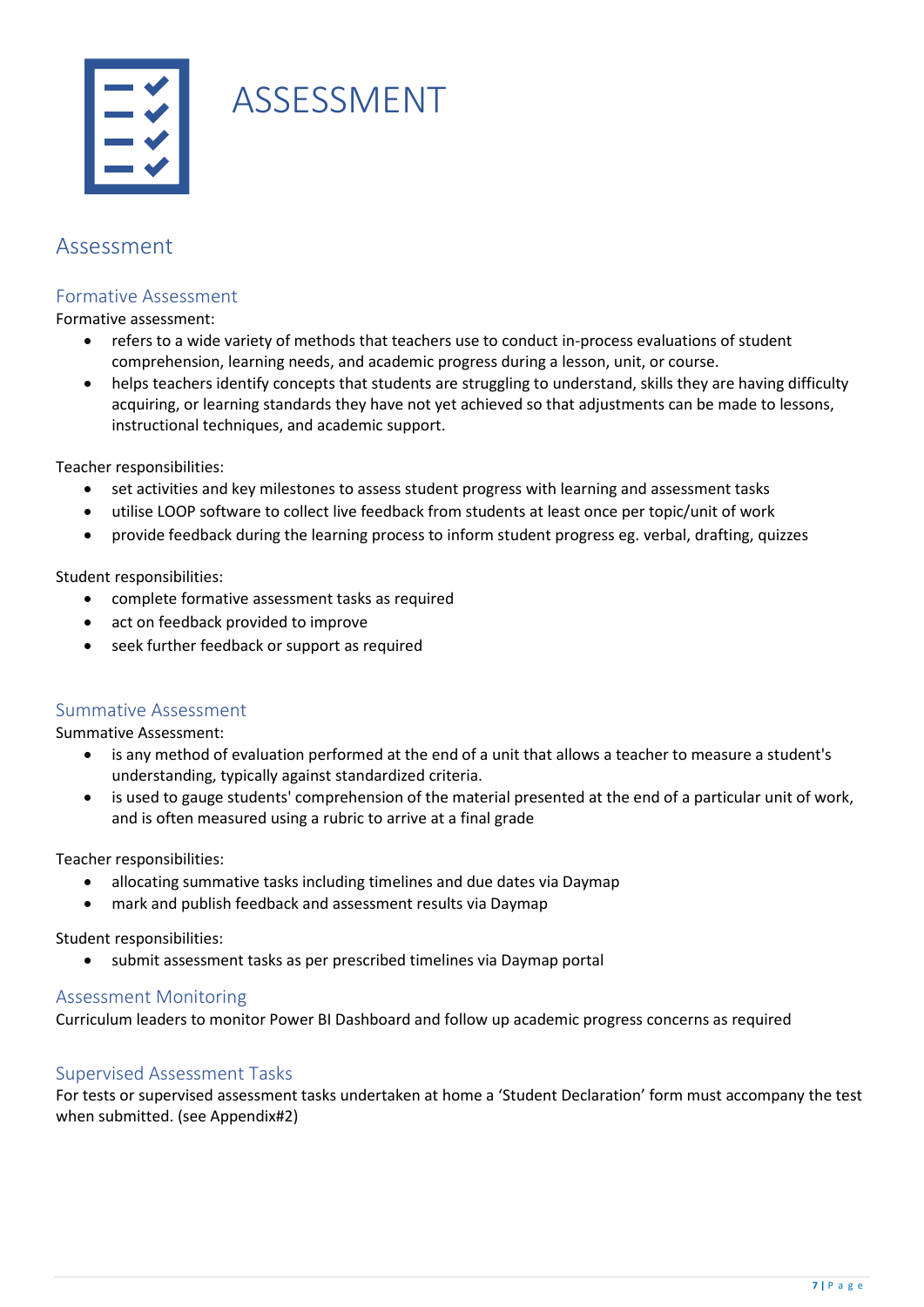<span id="page-7-0"></span>

## <span id="page-7-1"></span>Attendance

#### <span id="page-7-2"></span>Expectations

Student attendance will be marked for the two periods per week where the whole class is required for face to face teaching via Microsoft Teams

Class roll codes:

- All students working from home are marked in advance H Home Study
- If a student is PRESENT on Teams for a 'face to face' teaching lesson the teacher will mark the roll with code 00 – Present On Line
- If a student is ABSENT on teams for a 'face to face' teaching lesson the teacher will mark the roll with code U – Unexplained

#### <span id="page-7-3"></span>Attendance Follow Up & Concerns

Parents are required to monitor Daymap attendance for each student:

- Explanation for all absences must be provided by email to the relevant subject teachers
- Depending on the reason provided, the absence will be reconciled as either I- Illness, C Certificate or F Family

In the event of an ongoing attendance concern: (absence for 2 consecutive lessons or more for a subject):

- Follow up will initially be undertaken by the subject teacher via email to parents
- In the event of an ongoing attendance concern follow up will be undertaken by the Year Level Leader via phone or email
- A list of staff emails can be located in Appendix #1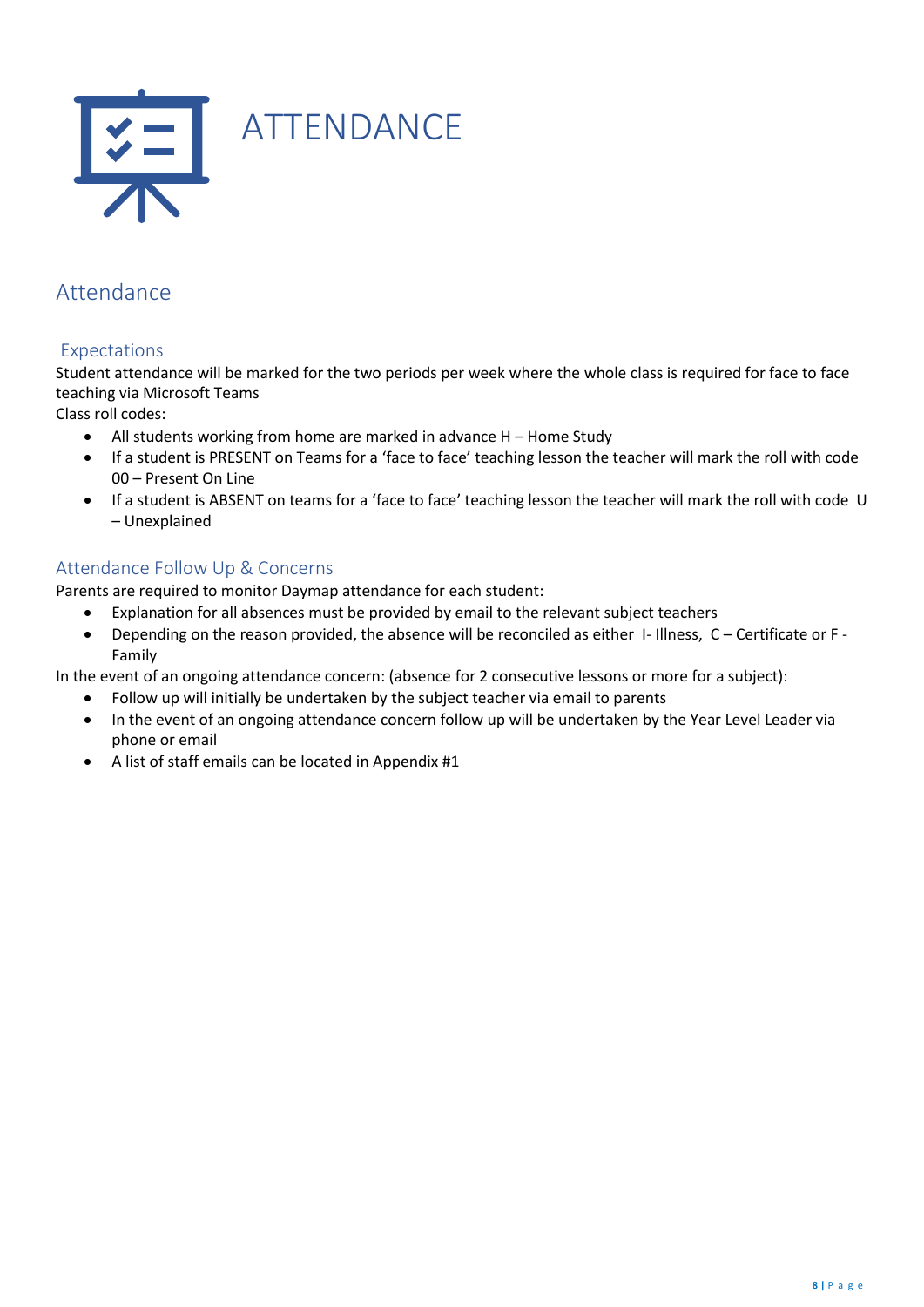

<span id="page-8-0"></span>BEHAVIOUR

### <span id="page-8-1"></span>Behaviour

#### <span id="page-8-2"></span>Student Expectations

For online lessons students are expected to:

- Join lessons on time
- Respectfully engage with teacher and peers
- Actively participate in group discussions/collaboration
- Students must be located in designated study spaces for all live lessons
- Students must be in school uniform or HPE uniform top for all live lessons (to prepare for learning & appropriate attire for school group interactions)
- All school behaviour expectations apply for online learning
- Ensure that the only participants in video conferences, beyond staff, are students enrolled in the class
- Come prepared for sessions including having read, watched or listened to relevant resources
- Not record nor photograph any part of the conference
- Protect their privacy by being mindful of the background
- Take a 5 minute break away from screens between lessons and for the entirety of scheduled break times

Students behaving inappropriately online will be removed from the live forums and parents contacted as required

#### <span id="page-8-3"></span>Staff Expectations

For online lessons staff are expected to:

- Be professionally attired as per work day
- Consider carefully why they are having the video conference and use it well
- Ensure that students have necessary resources prior to the session
- Use the sessions to ensure students understand the content, do some collaborative discussion and making sure before the session ends that the students know what the next steps are
- Protect their privacy by ensuring a professional background
- Ensure the minimum group size for a session is three
- Exercise vigilance and ensure that only students who are part of the class are involved in lessons
- Remove students from the video conference who are behaving inappropriately
- Take a 5 break away from screens between lessons and for the entirety of scheduled break times

#### <span id="page-8-4"></span>Parents

- Encourage and support their student's learning including providing a suitable environment at home for a video conference when required
- Not participate in video conferences. If their child requires additional support, they will contact the teacher outside of video conferences.

#### <span id="page-8-5"></span>Protective Practices

To ensure online safety of staff and students:

- All digital contact must only relate to teaching and learning or wellbeing
- No sharing of personal internet locations, correspondence of a personal nature via social media, internet postings, or use of private online chat rooms
- No uploading or publishing still/moving images or audio recordings of students to any location other than Teams, Course Hub or Daymap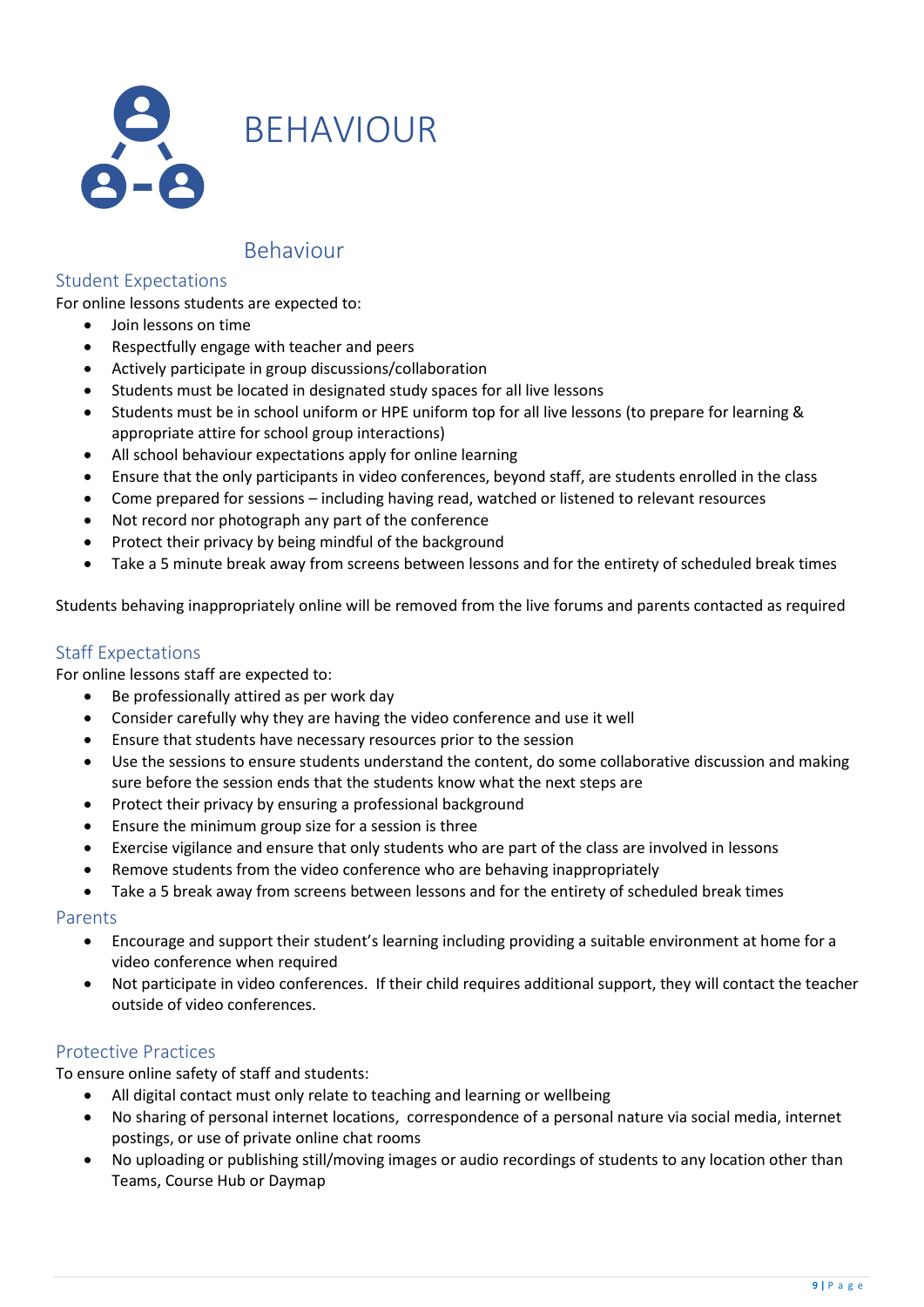<span id="page-9-0"></span>

## <span id="page-9-1"></span>Wellbeing

#### <span id="page-9-2"></span>Home group

All Home Group teachers will:

- Establish a Team for their HG
- Minimum of 1x live face to face HG period per week
- Rolls will be marked for this live period
- HG will be used for the HG teacher to provide:
	- o Year Level information and communication
	- o Weekly notices
	- o Check on online learning transition
	- o Wellbeing information
	- o Academic program monitoring
	- o Support & referral as/if required
- The other 2x HG sessions , HG teachers will be available online in Teams for individual student consultation
- Monitor student engagement & wellbeing of HG…and refer concerns to YLL

#### <span id="page-9-3"></span>Student Life Program

Student Life Program:

- materials and activities will be disseminated by HG teachers, Wellbeing & Year Level Leaders
- activities will vary for different Year Levels ie SACE, PLP, Wellbeing

#### <span id="page-9-4"></span>Wellbeing Monitoring

All staff will record wellbeing, other concerns & follow up action in Daymap Case Management notes as per usual process

Wellbeing & Year Level Leaders will:

- be available for consultation and referral of students at risk via email
- monitor Power BI Dashboard and follow up wellbeing / behaviour concerns as required
- identify a list of 'students at risk' and follow up with parent/caregivers as required

#### Staff Wellbeing

Strategies to promote and monitor staff wellbeing:

- Wellbeing button on course hub
	- o Monitoring done by Director of Wellbeing
	- o Responses as required by Senior leaders
- **Staff Wellbeing Checks** 
	- o Monitoring done by PDP leaders each Tuesday morning 8.30am 9.20am
- SSO Wellbeing Checks
	- o Monitoring done by PDP leaders each Tuesday morning 8.30am 9.20am
- Information/resources
	- $\circ$  For managing Covid-19 related mental health & wellbeing during home isolation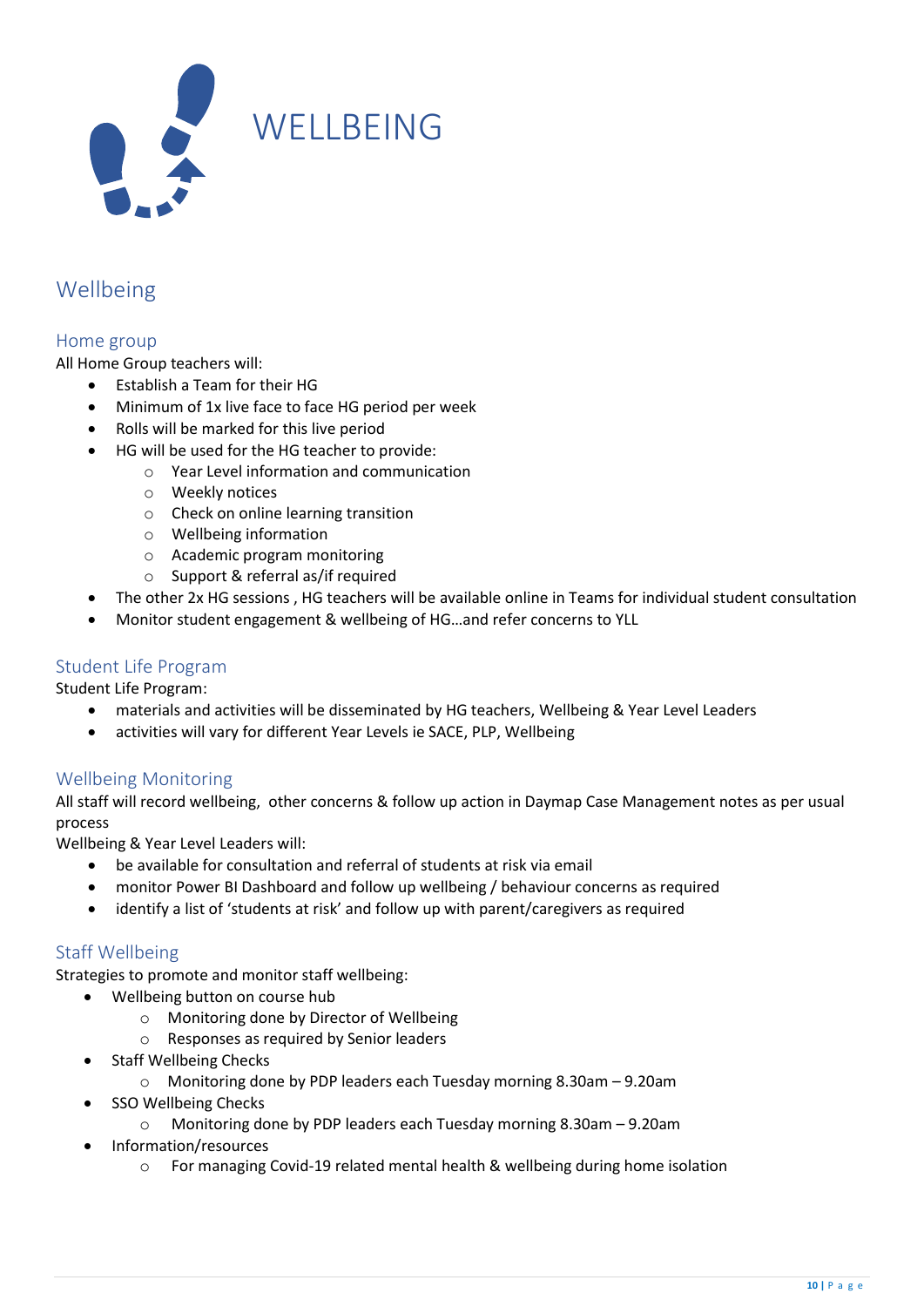<span id="page-10-0"></span>

### <span id="page-10-1"></span>Parents

Parent should contact the following people if any concerns arise:

#### <span id="page-10-2"></span>Initial Concerns

- Subject teacher academic
- Home Group teacher attendance & wellbeing

#### <span id="page-10-3"></span>Ongoing Concerns

Curriculum Leaders – ongoing academic

- Mathematics- Jarrad McPhee
- Science Karen Pantano
- English Sarah Shannahan
- Health & Physical Education Courtney Gerke
- Languages Chris Thorburn
- The Arts Sarah MacCulloch
- Technologies Finn Galindo
- HASS Emma Cant
- Music Jasmin Feneley

#### Wellbeing & Year Level Leaders – ongoing wellbeing

- Year 8 Tony Byles
- Year 9 Rachel Lee
- Year 10 Adam Carter
- Year 11 Jennie Boisvert
- Year 12 Graham Brooks
- International Sarah Goldfain
- Pathways & VET Laura Hudson
- Wellbeing Sam Trotter
- Wellbeing Huy Nguyen
- Wellbeing Riley Jarman

#### <span id="page-10-4"></span>Unresolved Concerns

In the event that concerns cannot be resolved please contact: (see email contact list)

- Director of Teaching & Learning Lyndon Parry
- Director of Wellbeing Janelle Morrissey
- Director of Learning Systems Nathan Burgess
- Director of Organisation Maya Brookes
- Director of Middle Schooling Jenny Burford
- Deputy Principal Julie Ferguson

Please note: Parent teacher interviews have been postponed for term 2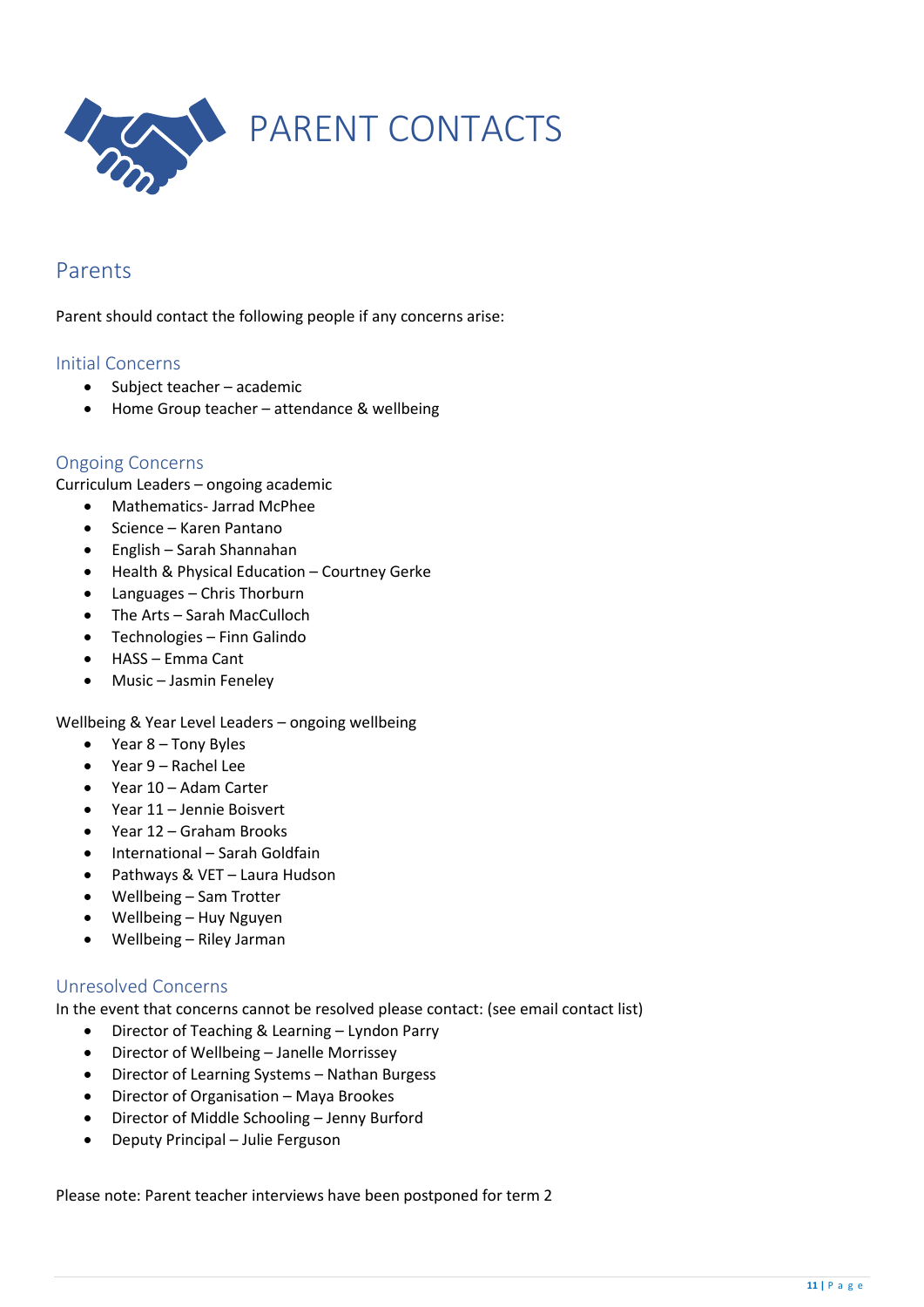# <span id="page-11-0"></span>WORKING FROM HOME (staff only)

## <span id="page-11-1"></span>Working from Home Check-list

#### <span id="page-11-2"></span>Working environment

When working from home it is important to be aware of the working environment to set the arrangement up for success. Choose a dedicated work space, and, if possible, keep it separate from your spaces that are associated with leisure (for example, your lounge room/dining room!)

Typically, portable devices are not comfortable to use for extended periods, so you are responsible for ensuring your set up at home is ergonomically appropriate and free from hazards.

- Ensure that the work station is set-up a[s ergonomically](https://edi.sa.edu.au/library/document-library/checklist/hr/health-and-safety/workstation-self-assessment-checklist.docx) sound as possible. Take into consideration nonadjustable chairs and desks, you may need to improvise (eg Phone books under foot can help to keep upper legs at a 45 degree angle and also be used to raise the top of the monitor to eye level).
- Ensure electrical leads are in good condition (not frayed).
- Do not cradle the phone between your neck and shoulder, use speaker option on your phone, taking into consideration confidentiality.
- Ensure you take frequent breaks, move away from the work station and apply stretch activities (every 20 minutes).
- Set clear and reasonable work hours. Be mindful of social interruptions to your work day.
- Ensure you notify your line manager of any leave (sick, carers etc).
- Review th[e Working in isolation procedure](https://edi.sa.edu.au/library/document-library/controlled-procedures/working-in-isolation-procedure.pdf) and consider frequent check-in with line manager, known medical conditions).
- Notify your line manager of any work changes.
- Ensure batteries are charged for battery operated equipment.
- Ensure you update any contact details with your line manager (consider alternative phone numbers)
- You many need to allow access to Departmental employees for business purposes (Line manager and/or appropriate departmental employee(s) access to the home environment (notice of 24 hours for routine access [and immediate access for emergency situations\)](https://edi.sa.edu.au/library/document-library/form/hr/working-in-education/employment-conditions/flexible-work-provisions/working-at-home-agreement.pdf)
- Be aware of potential hazards in the workspace (take into consideration home renovations, contractors etc)
- Apply good hygiene practices.
- Hazard, Injury and incident reporting immediate notification to manager and log an [IRMS](https://edi.sa.edu.au/hr/for-managers/health-and-safety/safety-processes/irms) report, including an asset claim or security incident.
- Should you require support for your psychological wellbeing refer to the following link [Psychological support](https://edi.sa.edu.au/hr/for-managers/health-and-safety/creating-a-safe-workplace/mental-health#title0) for EAP.

Any WHS enquiries can be directed to the WHS hotline 8226 1440 or email [education.whs@sa.gov.au](mailto:education.whs@sa.gov.au) Enquiries for workers compensation 8226 7555 or email [education.im@sa.gov.au](mailto:education.im@sa.gov.au)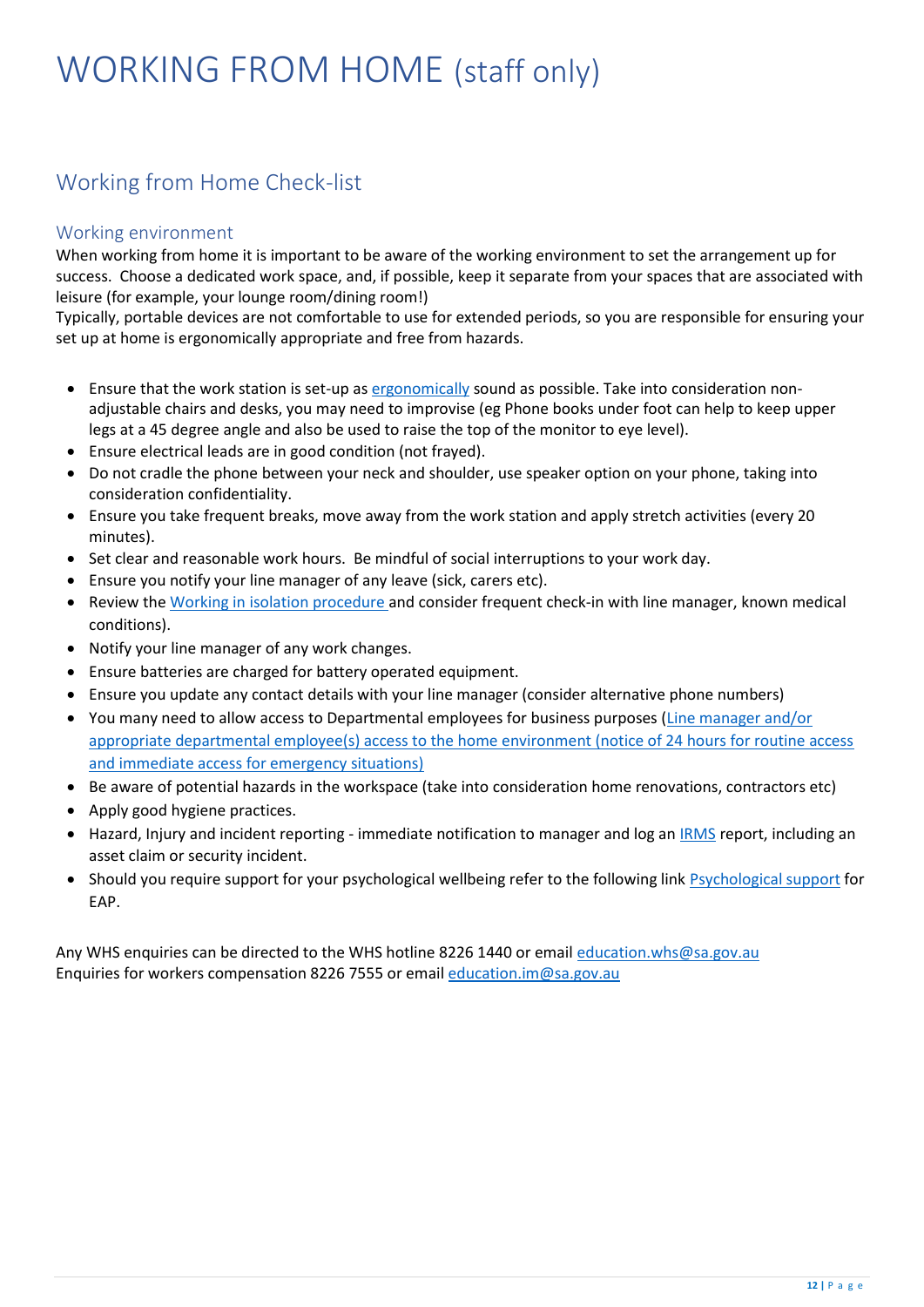<span id="page-12-0"></span>MICROSOFT TEAMS RISK ASSESSMENT

## Microsoft Teams - Understanding the risks and how they can be managed



Purpose: to provide site leaders with advisory information about threats and risks to consider as part of making an informed decision to use Microsoft Teams. By choosing to use Microsoft Teams, site leaders are acknowledging that they understand the risks, will implement effective risk mitigation strategies, and accept any residual risk

What is it? Microsoft Teams is a collaboration tool that allow users to connect and communicate with one another, as well as collaborate on documents together. The tool allows for video chat, as well as audio and text-based chat, and also leverages Microsoft's other products (Word, Excel etc.) to allow for online collaboration.

Information collected: As Microsoft Teams is part of the Microsoft O365 suite, privacy considerations have already been made. Schools should read out the risk factsheet for O365 relating to any privacy concerns or considerations. All data for the Department for Education tenancy is stored in Australian data centres. No additional personal information is collected as part of enabling Teams, though staff and students may share or upload additional personal or sensitive information through their use of the product, see risk below.

| Risk / Description                                                                                                    | Likelihood | Impact   | Recommended strategies to mitigate risk                                                                                                                                                                                                                                                                                                                                                                                                                                                                                                                                                                |
|-----------------------------------------------------------------------------------------------------------------------|------------|----------|--------------------------------------------------------------------------------------------------------------------------------------------------------------------------------------------------------------------------------------------------------------------------------------------------------------------------------------------------------------------------------------------------------------------------------------------------------------------------------------------------------------------------------------------------------------------------------------------------------|
| 1. Users share personal or sensitive<br>information to users that should not<br>have this access.                     | High       | High     | • Ensure all staff are familiar with Microsoft Teams' in-built sharing and privacy<br>settings for documents and folders.<br>• Avoid storing highly sensitive information in Teams. HR records, credit card<br>information, banking and payroll information, for example, should not be uploaded.<br>• Personal information stored in Teams should be kept to a minimum, and access<br>controls used to restrict access to only those that need it.                                                                                                                                                    |
| 2. Students may share inappropriate<br>content with one another or participate<br>in anti-social behaviour (bullying) | High       | Moderate | • Ensure that all staff understand that virtual classrooms or spaces need to be treated<br>like physical ones. When hosting a group conversation, for example, the teacher<br>should leave the group only after all students have left to avoid students remaining<br>in the group unsupervised.<br>• Require all staff to report any instances of bullying or harassment as you would any<br>other - Ensure an incident is raised in the Incident Response Management System.<br>• Ensure a web filtering solution is in place to filter inappropriate websites and<br>content on the school network. |
| 3. Non-compliance with Records<br>Management policies and standards<br>relating to retention.                         | Moderate   | Moderate | • Discourage staff from using Teams as a records management repository for official<br>records. Teams should not replace systems designed to store Payroll, HR, payment<br>transaction or enrolment records, for example.<br>• Consult with the Records Management Unit on any retention requirements for<br>official records or documents that you may be storing in Teams.                                                                                                                                                                                                                           |
| 4. Users may share or download<br>malicious files.                                                                    | Moderate   | Moderate | • Ensure all endpoints have an anti-virus solution installed, enabled and configured for<br>automatic updates.                                                                                                                                                                                                                                                                                                                                                                                                                                                                                         |

Summary: Even with all of the above managed processes in place, the initial overall risk rating of MODERATE remains as staff and students can use Teams to upload or share inappropriate content, or users may inadvertently share content beyond those that require access.

Before using this app: Schools should conduct their own risk assessment that, at a minimum. addresses the risks identified above and any others specific to the site. Risks and mitigation strategies should be reviewed and approved by the site leader prior to using the app. Tools and resources to complete a risk assessment can be found here: Cloud Security Risk Assessments

Useful resources-ICT security policies and standards Privacy Act 1988 Children's Protection Act 1993 Risk assessments for other cloud apps Children's eSafety resources

Contact: Education.ICTCybersecurity@sa.gov.au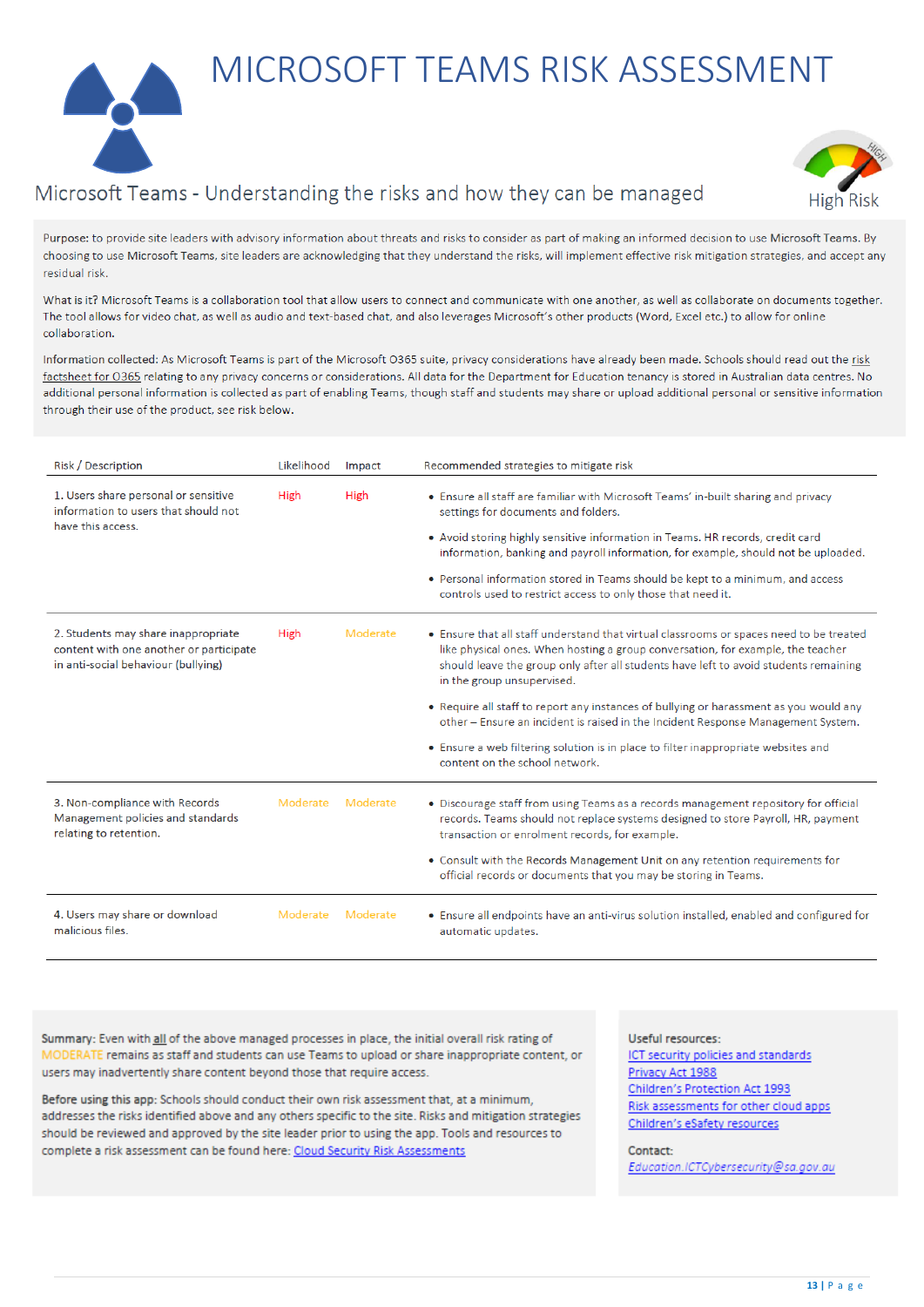# <span id="page-13-0"></span>APPENDIX#1 - STAFF EMAIL LIST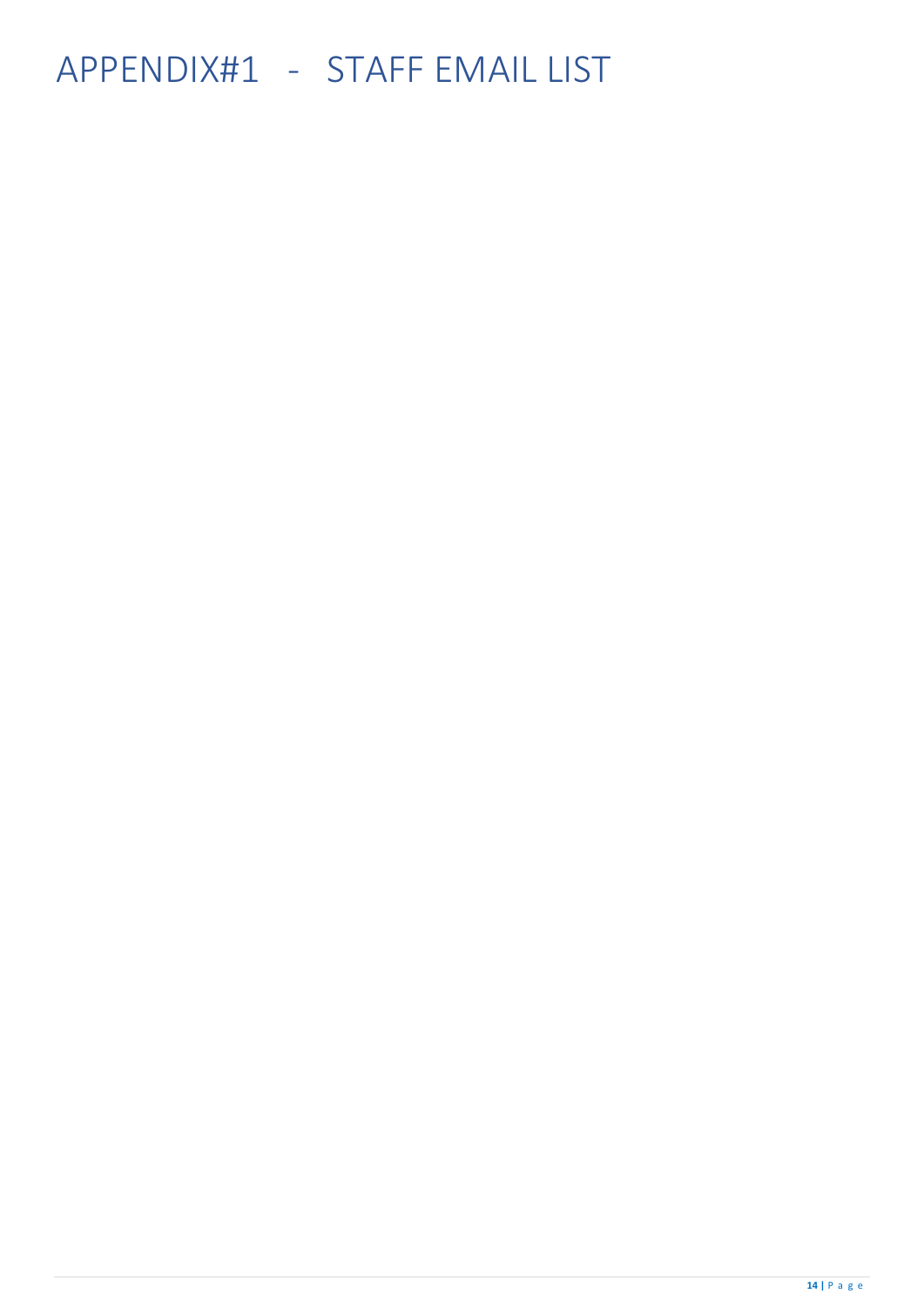## <span id="page-14-0"></span>APPENDIX#2 - ASSESSMENT DECLARATION



## **MARRYATVILLE HIGH SCHOOL STUDENT DECLARATION SUPERVISED TASK AT HOME**

|                                                                                                                                                                                                                                                 | <b>SUBJECT</b>                                                                                                                                                    |  |  |  |
|-------------------------------------------------------------------------------------------------------------------------------------------------------------------------------------------------------------------------------------------------|-------------------------------------------------------------------------------------------------------------------------------------------------------------------|--|--|--|
|                                                                                                                                                                                                                                                 | ASSESSMENT DATE                                                                                                                                                   |  |  |  |
| <b>Assessment Conditions</b>                                                                                                                                                                                                                    | <b>Declaration</b>                                                                                                                                                |  |  |  |
| Age appropriate supervision available for the<br>duration of the assessment                                                                                                                                                                     | $\Box$ NO<br>$\Box$ YES                                                                                                                                           |  |  |  |
| Assessment completed within allocated time<br>limit                                                                                                                                                                                             | $\Box$ YES<br>$\square$ NO                                                                                                                                        |  |  |  |
| <b>Evidence of adherence to assessment</b><br>conditions: Provide 2 forms<br><b>Parent/Caregiver signature</b><br>Photographic<br><b>Audio</b><br><b>Video</b><br>Live Stream (Teacher Supervision)<br>$\overline{\phantom{a}}$<br><b>Other</b> | $\Box$ YES<br>$\Box$ NO<br>$\Box$ YES<br>$\Box$ NO<br>$\Box$ YES<br>$\Box$ NO<br>$\Box$ NO<br>$\Box$ YES<br>$\Box$ NO<br>$\Box$ YES<br>$\Box$ YES<br>$\square$ NO |  |  |  |

**If 'No' was declared in the table above, provide an explanation**

*I hereby declare that I have completed this assessment under the required conditions (as per evidence above).*  Signed\_\_\_\_\_\_\_\_\_\_\_\_\_\_\_\_\_\_\_\_\_\_\_\_\_\_\_\_\_\_\_\_\_\_\_ Date \_\_\_\_\_\_\_\_\_\_\_\_\_\_\_\_\_

*I hereby agree that the assessment task was completed under supervision under the required conditions (as per evidence above).*  Supervisor Name

Relationship to Student \_\_\_\_\_\_\_\_\_\_\_\_\_\_\_\_\_\_\_\_\_\_\_\_\_\_\_\_\_\_\_\_\_\_\_\_\_\_\_\_\_\_

| <b>Supervisor Signature</b> |  |
|-----------------------------|--|
|-----------------------------|--|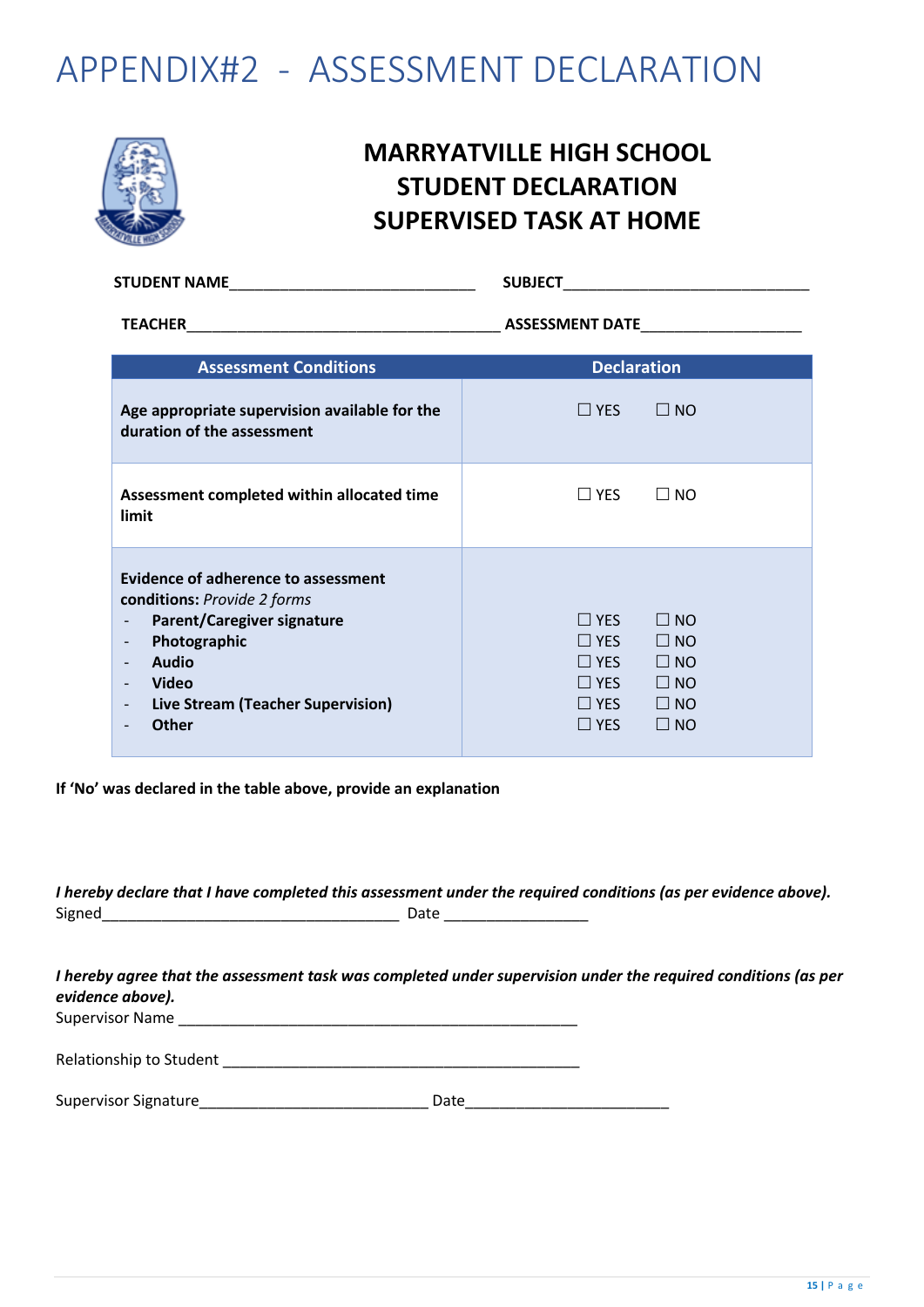# <span id="page-15-0"></span>APPENDIX#3 - 'LEARNING AT HOME' REGISTER

All parents will be required to complete either the 'Learning At Home' or 'Learning On Site' in preparation for term 2. A link will be provided for this purpose.

**Student Name**: **Year level**: **Home Group**: **Parent Guardian Name**: **Emergency Contact Phone number**:

#### **In the light of the current COVID19 situation, I understand that**:

 $\Box$  The latest government advice is that wherever possible, students should undertake their learning programs from home. As such, my student will be undertaking their learning program at home, from the commencement of term 2

#### **I have read and understood the Marryatville High School 'Remote & Onsite Learning Models', and understand in particular that, for students learning at home**:

- $\Box$  Teaching and learning activities will continue to be delivered according to scheduled timetables, including Home Group
- $\Box$  Learning and assessment materials will be available and via Damap and Course hub
- □ Live 'face to face lessons' will be delivered via the Microsoft Teams platform in the form of regular video conference
- $\Box$  Parents will encourage and support student learning including providing a suitable environment at home for a video conferences as required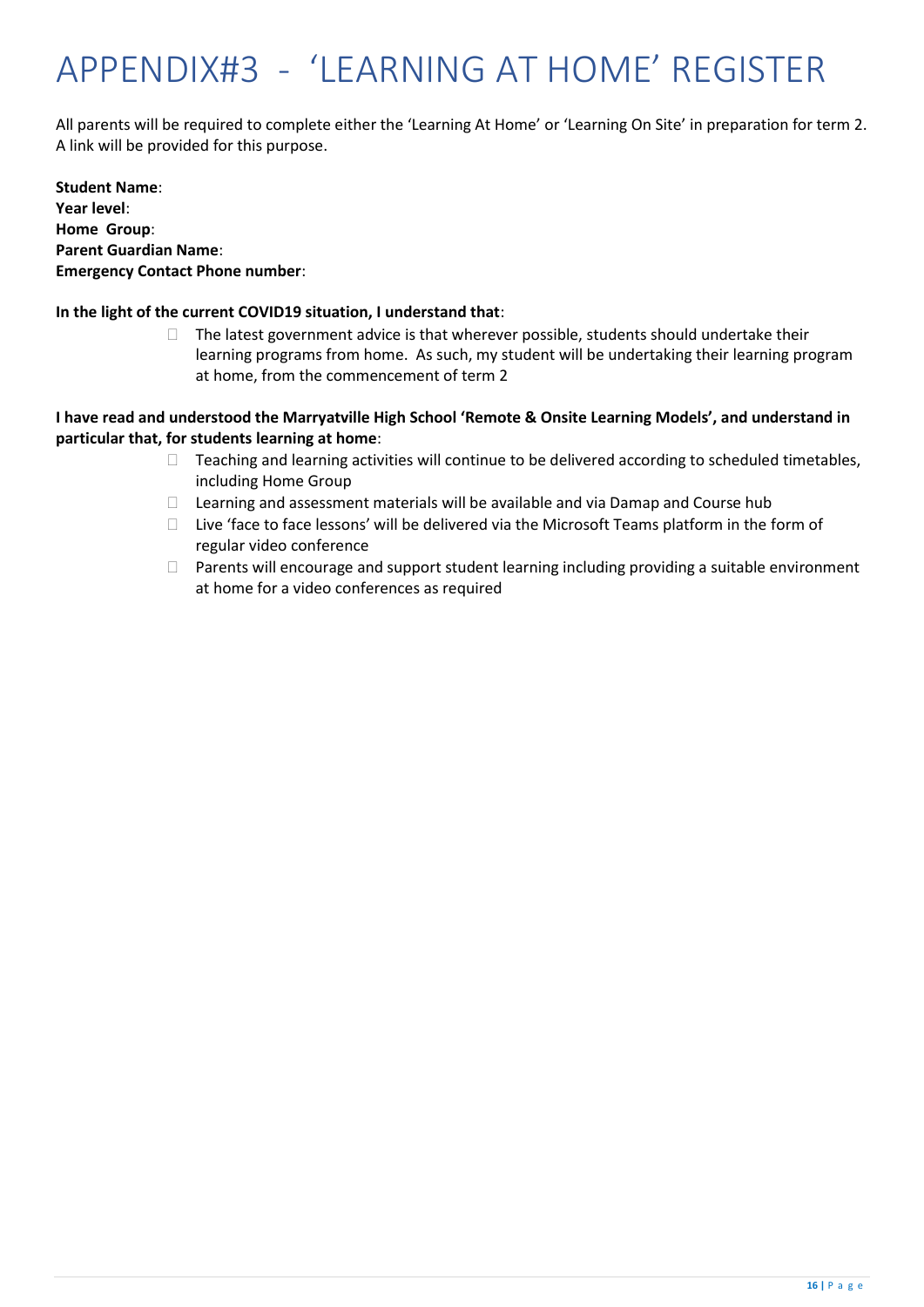# ONSITE LEARNING MODEL



A Guide for Parents, Students & Teachers MARRYATVILLE HIGH SCHOOL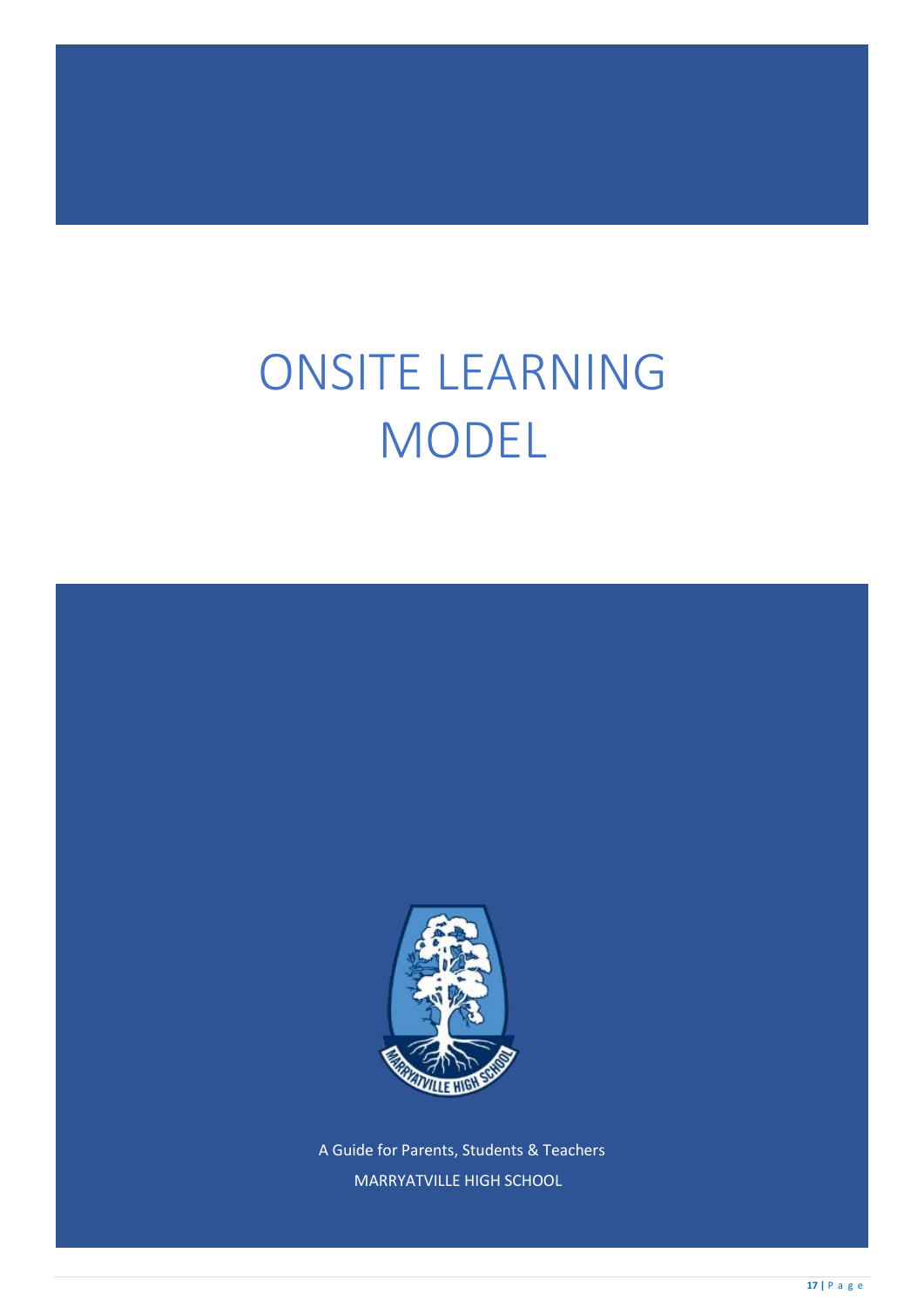<span id="page-17-0"></span>

#### <span id="page-17-1"></span>Purpose

The purpose of this addendum is to outline the procedures for supporting students who **need** to continue to attend the school site (during a period of remote delivery) due to:

- parents who are unable to provide supervision at home, due to work in frontline services
- increased vulnerability due to disability, welling &/or personal circumstances

#### <span id="page-17-2"></span>'Onsite Learning' Student Register

Students who **need** to attend the site from term 2 will be required to formally register for 'onsite learning', via an online process. Details required will include:

- Name of student
- Year level
- Home Group
- Reason for requiring an onsite learning program

#### <span id="page-17-3"></span>Teaching & Learning

Teachers will provide learning remotely and:

- use Teams for delivery of the 'face to face' element of lessons
- differentiate to accommodate the needs of students with particular learning needs, difficulties or wellbeing concerns
- provide additional learning materials and assessment tasks via Course Hub & Daymap

Students who attend the site will :

- undertake their learning via these online classes, with their regular subject teachers
- continue to access lesson materials via Course Hub and Daymap
- bring required equipment for lessons including headphones
- on-site supervising teachers will be available to provide additional support to individual learners as required
- assessment responsibilities apply as per Remote/Distance Learning model (page7)

Onsite supervisors will:

- support onsite learners to engage in learning programs and complete required assessment tasks
- scaffold online learning with additional support and materials as required

#### <span id="page-17-4"></span>Student Daily Routines

Students attending the site will:

- go to the designated room(s) at the top of E Block at the start of the day
- bring their own food, drink and snacks
- leave the school grounds at the end of the school day
- engage in required health & hygiene routines

#### Canteen

The canteen will be closed.

#### <span id="page-17-5"></span>Health & Safety

Onsite learning will be supervised and supported with current public health advice in mind including:

- social distancing requirements
- hygiene requirements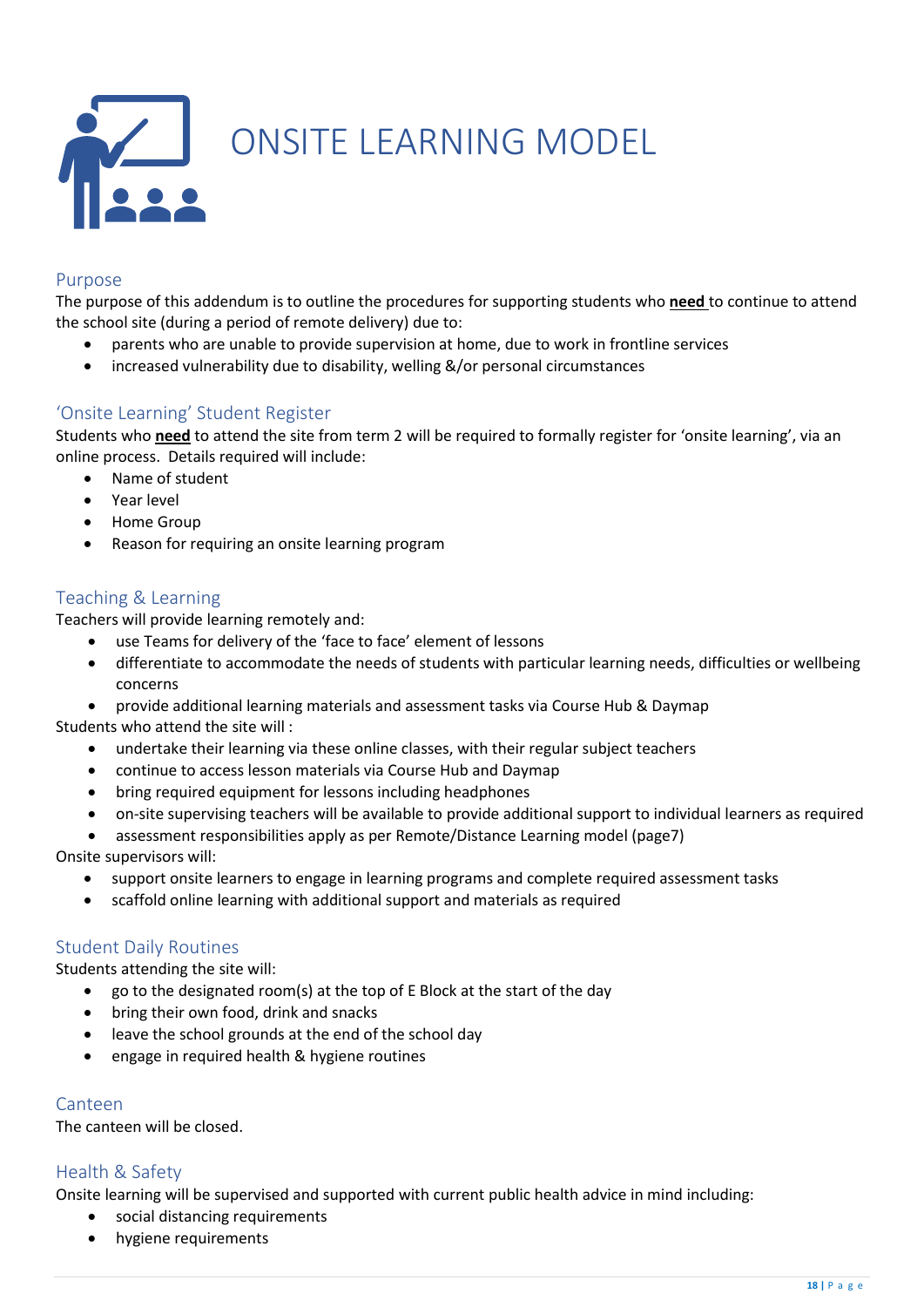- minimising student movement
- no practical activities

#### Behaviour

- Students must wear school uniform
- All school behaviour expectations apply
- Students will be supervised in allocated breaktime spaces

#### Attendance

For students in attendance at school:

- remote teachers will mark rolls as per process outlined on page (page 8)
- a separate roll will also be marked on a weekly spreadsheet on Staff Hub by the onsite supervising teacher
- attendance data will then be centrally entered into Daymap for each onsite learner, by Student Services
- the absence text notification system will not be in operation
- in the event that a student is absent without explanation the school will alert parents by phone and email
- Students sign in and out via normal process at Student Services

Class roll codes:

- if a student is PRESENT onsite the teacher will mark the roll with PRESENT
- if a student is ABSENT from site the teacher will mark the roll with code U Unexplained
- attendance follow up will initially be undertaken by the onsite supervisor (or delegate)
- if unsuccessful, attendance concerns will be referred YLL or wellbeing team for follow up

#### <span id="page-18-0"></span>Parent Responsibilities

Parents & family members should:

- contact the school as soon as possible if your student is going to be absent to provide explanation
- not enter school grounds unless by appointment
- make contact as required with onsite supervisors by email or phone

#### <span id="page-18-1"></span>Supervision

On site each day will be the following staff:

- 2 senior leaders
- leader(s) or wellbeing staff to provide wellbeing support
- teacher(s) to provide supervision, learning support
- SSO(s) to provide administrative and learning support
- a designated first aid officer(s)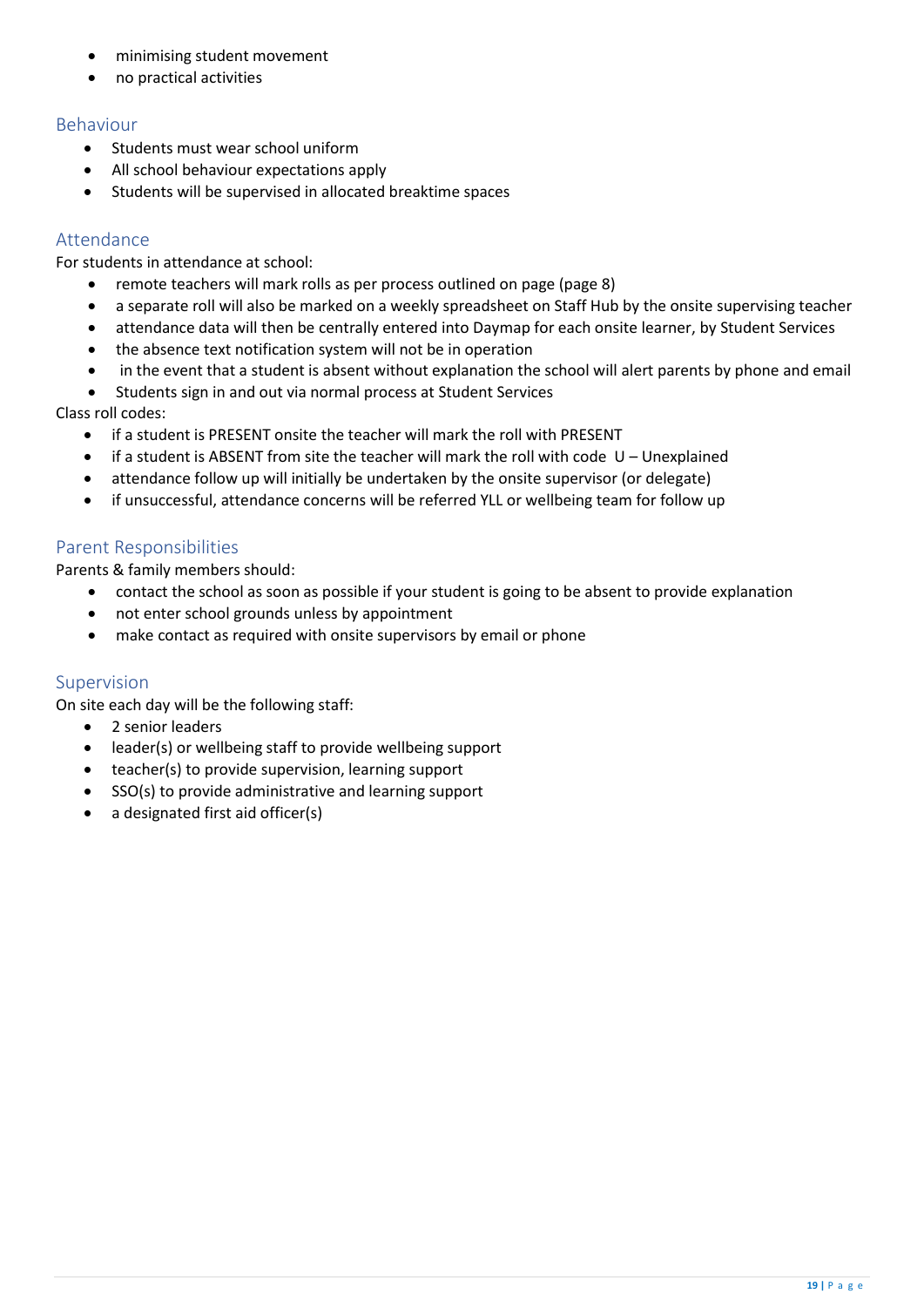# <span id="page-19-0"></span>APPENDIX#4 - 'LEARNING ONSITE' REGISTER

All parents will be required to complete either the 'Learning At Home' or 'Learning On Site' in preparation for term 2. A link will be provided for this purpose.

**Student Name**: **Year level**: **Home Group**: **Parent Guardian Name**: **Emergency Contact Phone number**:

#### **In the light of the current COVID19 situation, I understand that**:

- $\Box$  The latest government advice is that wherever possible, students should undertake their learning programs from home. In the light of the following, my student will be attending the school site in Term 2:
- $\Box$  Parents who are unable to provide supervision at home, due to work in frontline services
- $\Box$  Increased vulnerability due to learning difficulty, disability, wellbeing, or personal circumstances
- □ Other
- $\Box$  Please provide confidential details to enable tailored support for your student :

#### **I have read and understood the Marryatville High School 'Remote & Onsite Learning Models', and understand in particular that, for students learning at onsite**:

- $\Box$  Teaching and learning activities will continue to be delivered according to scheduled timetables, including Home Group
- $\Box$  Learning and assessment materials will be available via Daymap and Course hub
- $\Box$  Live 'face to face lessons' will only be delivered via the Microsoft Teams platform, in the form of regular video conference
- $\Box$  Students need to bring lunch and all required materials for learning including headphones
- $\Box$  Teams of staff will provide supervision and support to onsite learners
- $\Box$  Attention to hygiene and social distancing measures are compulsory for all site attendees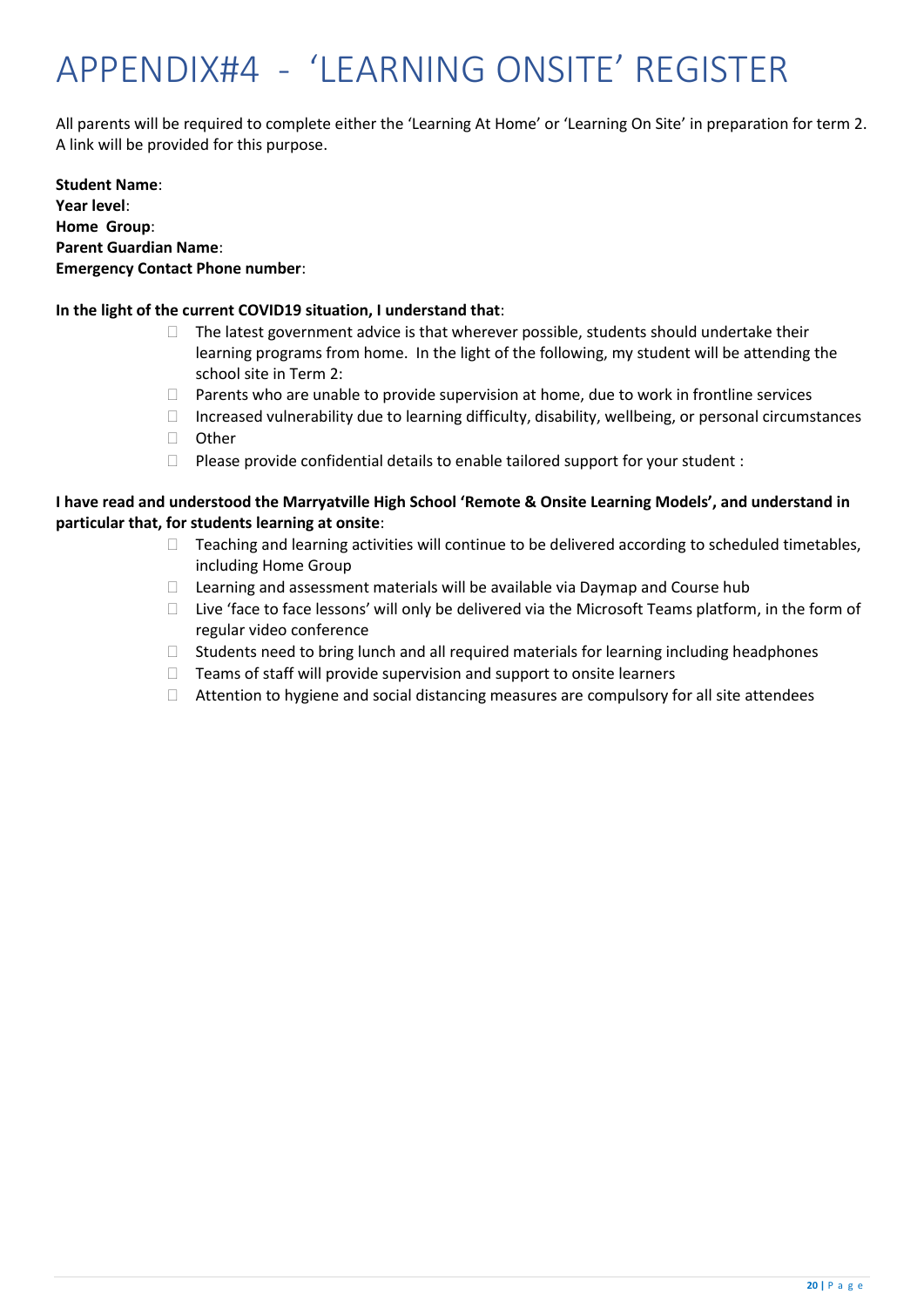# WELLBEING MONITORING & SUPPORT



A Guide for Parents, Students & Teachers MARRYATVILLE HIGH SCHOOL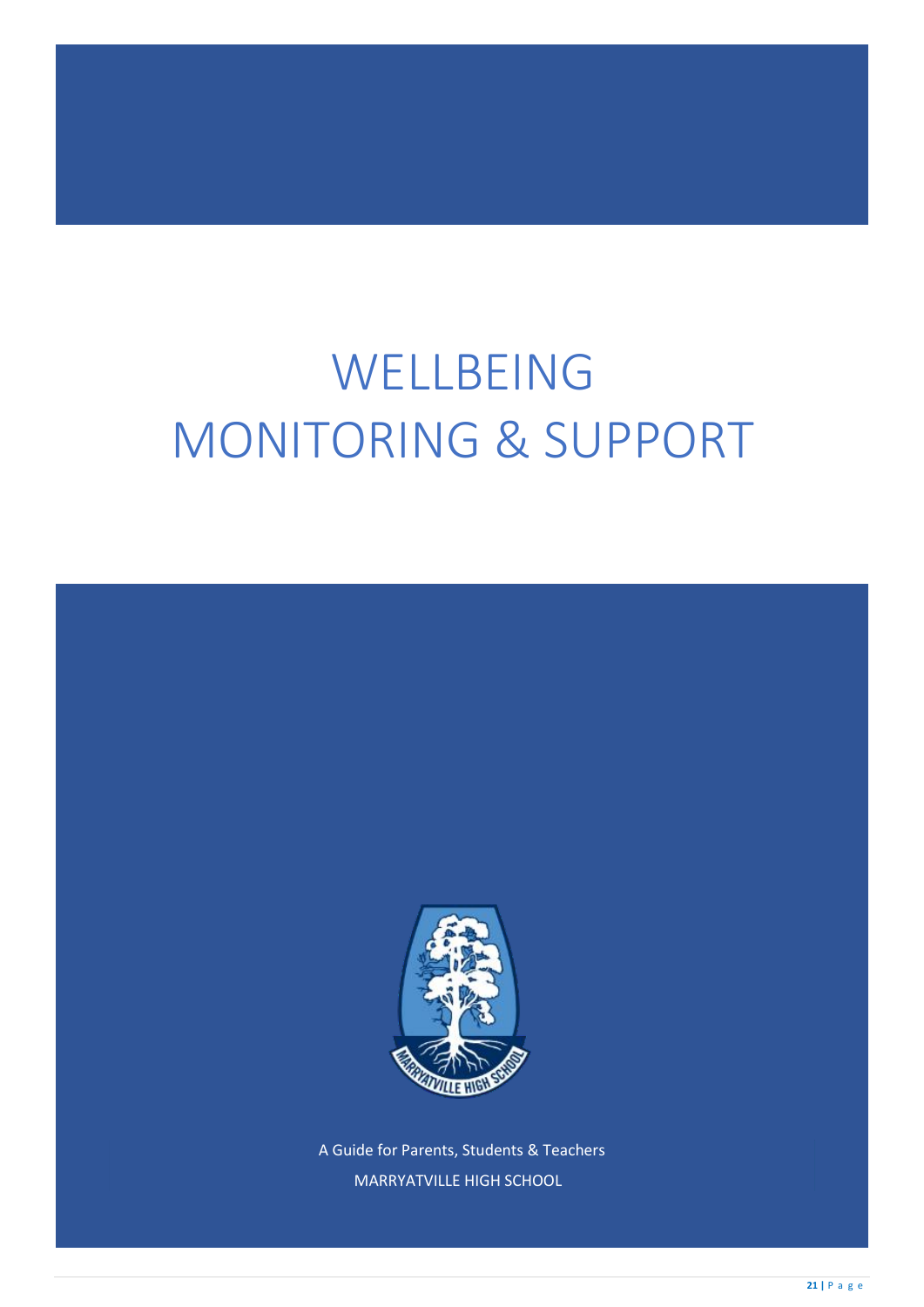

## <span id="page-21-0"></span>WELLBEING MONITORING & SUPPORT

#### <span id="page-21-1"></span>Wellbeing Resources for Students

The following resources will be available on Course Hub & School Website for self-managing mental health & wellbeing:

- Wellbeing Help Brochures
	- o self -safety, stress and anxiety related to Covid-19 pandemic
- Wellbeing help process/ student contacts card including:
	- o Key school-based wellbeing contacts
	- o Outside support services contacts
- 5 steps to Wellbeing
	- o 5 Step Guide distributed to all students
- Mini Wellbeing Activities
	- o competitions and activities will be offered by home group teachers
- Student Life Activities
	- o Student Life activities will feature a focus on resilience and wellbeing for each year level

#### Wellbeing Support for Students

Wellbeing support can be requested via self or peer referral, via the Wellbeing Button on Course Hub

- Students can request support from a member of the Student Services Team
	- o Wellbeing Leader
	- o Year level Leader
	- o International Leader
	- o Learning Support teacher
	- Initial response to students will be via Daymap message
- Referral to relevant leader/team for ongoing support as required

#### Wellbeing Resources for Families

Covid-19 support and wellbeing resources for parents/caregivers will be provided via:

- o Newsletter
	- o Website links
	- o Email
	- o School TV links

#### Student Services Teams

Wellbeing Team

- Year Level Leaders
- Wellbeing Leaders
- Wellbeing SSO's
- International Leader

Learning Support

- Learning Support Teachers
- Learning Support SSO's

#### Remote Wellbeing Check Record

Each 'Remote Wellbeing Check' will be stored on Daymap by Case managers

**Remote Wellbeing Check**  Date: Student/Parent Contact Made: **YES NO**  Comment: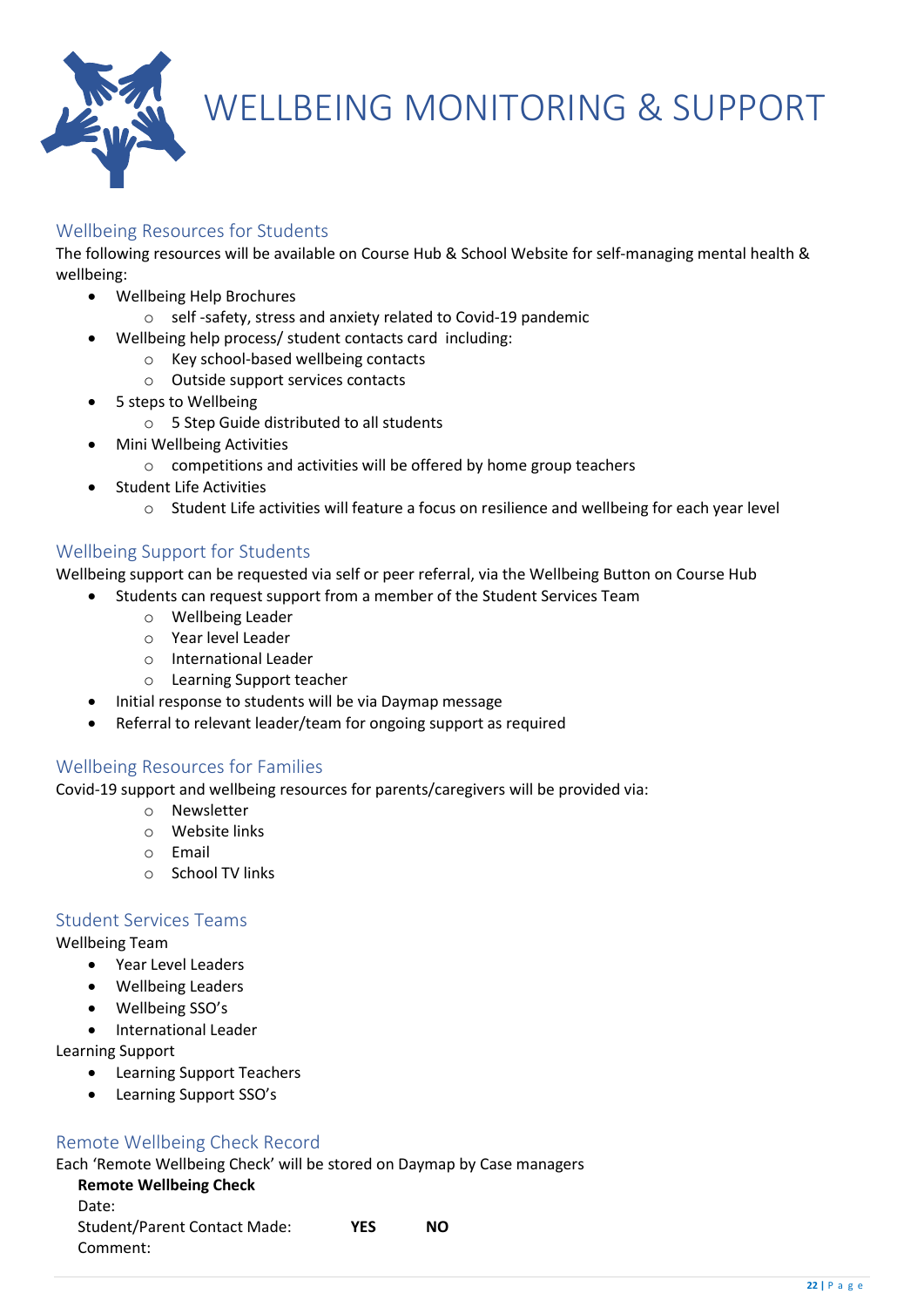### Student 'At Risk' Case Management

| <b>Monitoring Responsibilities</b>                                                                                                                                                                                                                                                                                                                                                                                                                                                                                               | <b>Student Engagement or Wellbeing Concerns</b>                                                                                                                                                                                                                                                                                                                                                                                 |                                                                                                                                                                                                                                                                                                                                                                                                                                                                                                                                                         |                                                                                                                                                                                                                                                                                                                                                                                                                                                                                                                                                                                                                         |  |  |  |  |  |  |
|----------------------------------------------------------------------------------------------------------------------------------------------------------------------------------------------------------------------------------------------------------------------------------------------------------------------------------------------------------------------------------------------------------------------------------------------------------------------------------------------------------------------------------|---------------------------------------------------------------------------------------------------------------------------------------------------------------------------------------------------------------------------------------------------------------------------------------------------------------------------------------------------------------------------------------------------------------------------------|---------------------------------------------------------------------------------------------------------------------------------------------------------------------------------------------------------------------------------------------------------------------------------------------------------------------------------------------------------------------------------------------------------------------------------------------------------------------------------------------------------------------------------------------------------|-------------------------------------------------------------------------------------------------------------------------------------------------------------------------------------------------------------------------------------------------------------------------------------------------------------------------------------------------------------------------------------------------------------------------------------------------------------------------------------------------------------------------------------------------------------------------------------------------------------------------|--|--|--|--|--|--|
|                                                                                                                                                                                                                                                                                                                                                                                                                                                                                                                                  | LOW                                                                                                                                                                                                                                                                                                                                                                                                                             | <b>MEDIUM</b>                                                                                                                                                                                                                                                                                                                                                                                                                                                                                                                                           | <b>HIGH</b>                                                                                                                                                                                                                                                                                                                                                                                                                                                                                                                                                                                                             |  |  |  |  |  |  |
| All staff<br>record wellbeing, other concerns<br>& follow up action in Daymap<br>Case Management notes as per<br>usual process<br>manage online student behavior<br>refer behavior, engagement &<br>wellbeing concerns to relevant                                                                                                                                                                                                                                                                                               | LOW criteria are:<br>Criteria<br>inconsistent attendance<br>low level disengagement<br>low level wellbeing concerns<br>low level behavior concerns                                                                                                                                                                                                                                                                              | <b>MEDIUM</b> criteria are:<br>spasmodic or concerning attendance<br>patterns<br>moderate level disengagement<br>moderate wellbeing concerns<br>regular behavior concerns                                                                                                                                                                                                                                                                                                                                                                               | <b>HIGH</b> criteria are:<br>regular attendance concerns<br>major disengagement<br>serious wellbeing concerns<br>high level behavior concerns                                                                                                                                                                                                                                                                                                                                                                                                                                                                           |  |  |  |  |  |  |
| Student Services sub team<br>member                                                                                                                                                                                                                                                                                                                                                                                                                                                                                              | LOW level response:                                                                                                                                                                                                                                                                                                                                                                                                             | <b>MEDIUM</b> level response:                                                                                                                                                                                                                                                                                                                                                                                                                                                                                                                           | <b>HIGH</b> level response:                                                                                                                                                                                                                                                                                                                                                                                                                                                                                                                                                                                             |  |  |  |  |  |  |
| <b>Student Services Team</b><br>(Year level, Wellbeing & Learning Support &<br>International)<br>Curate Master Wellbeing list and<br>allocate case managers for each<br>student of concern - on Teams<br>Details recorded in master list-<br>Name, HG, Challenge/<br>Vulnerability, risk level LOW,<br>MEDIUM, HIGH, learning option,<br>key support strategies, case<br>manager<br>Meet weekly to discuss wellbeing<br>concerns and responses<br>Monitor Wellbeing Dashboard in<br>Teams and identify additional<br><b>STAR</b> | student added to master monitoring<br>spreadsheet LOW category concern<br>contact made with student via Daymap<br>message<br>development of agreed improvement/<br>support strategies<br>if resolved - ongoing monitoring & no<br>further follow up<br>Response<br>if not resolved - move to MEDIUM<br>concern level<br>complete Daymap REMOTE WELLBEING<br><b>CHECK RECORD of action</b><br>record check on master spreadsheet | student added to master monitoring<br>spreadsheet MEDIUM category concern<br>contact made with student<br>$\bullet$<br>contact made with parent if required by<br>phone or email<br>development of agreed improvement/<br>support strategies<br>1x weekly check-in with student by<br>Daymap message or phone<br>if resolved - ongoing monitoring & no<br>further follow up - move to LOW<br>if not resolved - move to HIGH concern<br>level<br>complete Daymap REMOTE WELLBEING<br><b>CHECK RECORD of action</b><br>record check on master spreadsheet | student added to master monitoring<br>spreadsheet<br>contact made with student<br>development of agreed improvement/<br>support strategies<br>2x weekly check-in with student by<br>phone<br>1 x weekly check with parent via phone<br>or email<br>If parent contact unsuccessful, use<br>emergency contact or send letter<br>if resolved - ongoing monitoring & no<br>further follow up - move to LOW<br>if not resolved - maintain HIGH concern<br>level and refer to additional support<br>agencies as necessary<br>complete REMOTE WELLBEING CHECK<br><b>RECORD of action</b><br>record check on master spreadsheet |  |  |  |  |  |  |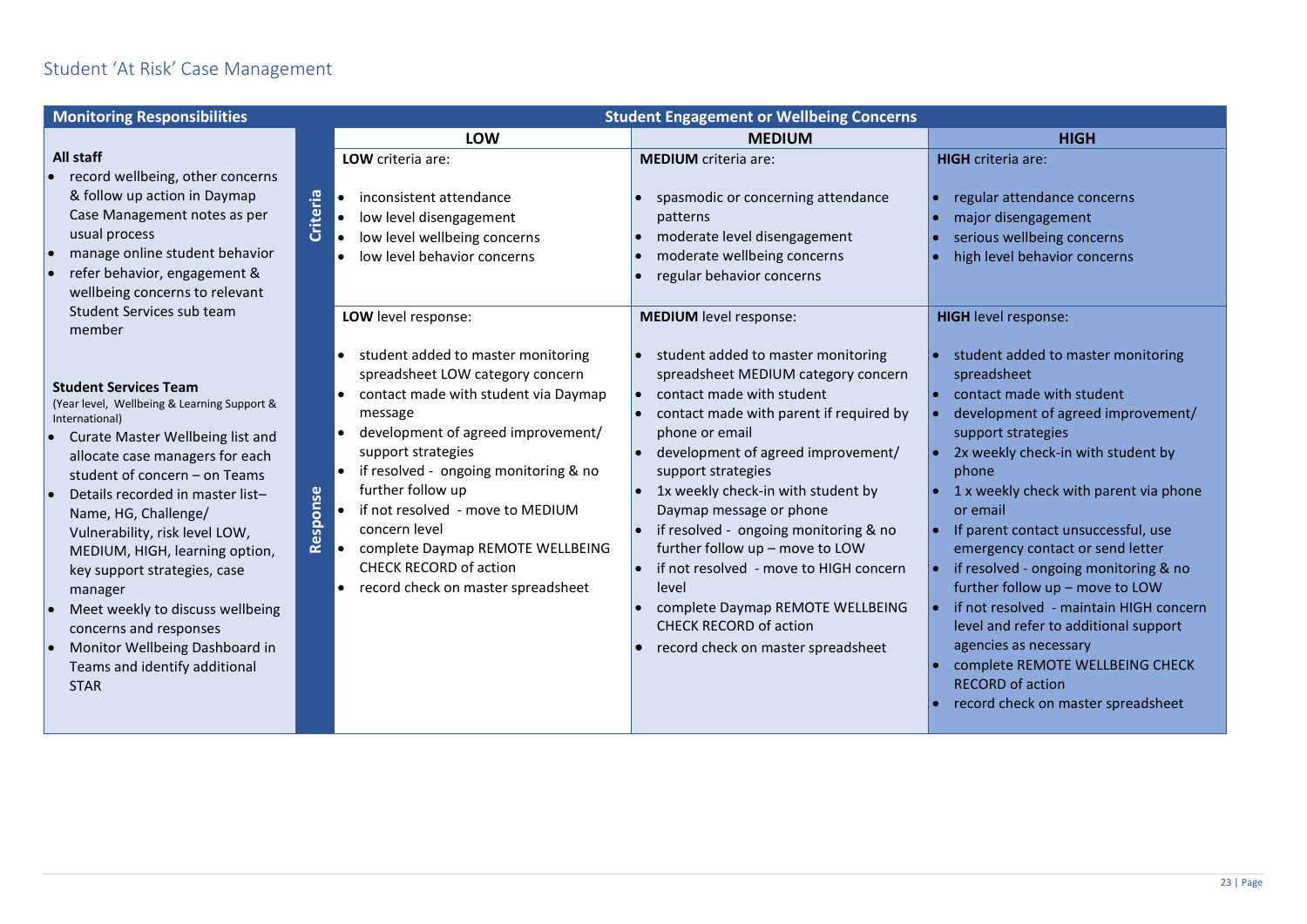# STUDENT 'AT HOME' & 'ONSITE' EXPECTATIONS



A Guide for Parents, Students & Teachers MARRYATVILLE HIGH SCHOOL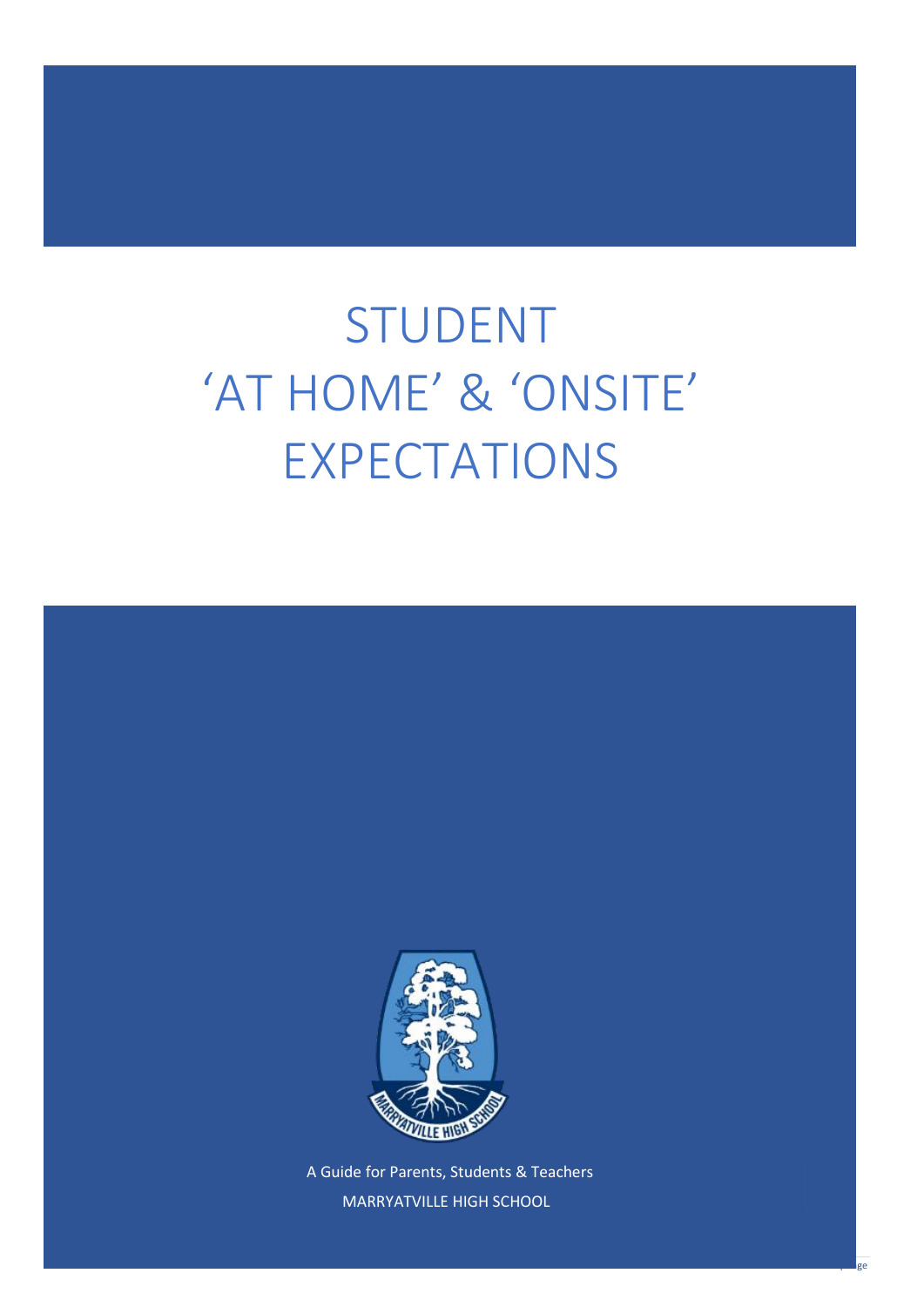

## <span id="page-24-0"></span>LEARNING 'AT HOME' CHECKLIST

#### Your Routine

- $\Box$  Wake up at the time you would if you were attending school (preferably before 8.00am)
- $\Box$  Complete some form of exercise
- $\Box$  Enjoy a full and healthy breakfast
- $\Box$  Check your Daymap day plan & messages, MS Team posts, school emails and any other platforms that you are instructed to work from

#### Your Learning Space

- $\Box$  Your learning space should be tidy, comfortable and as quiet as possible
- $\Box$  Always be respectful of any shared spaces in your house
- $\Box$  Use a suitable chair and adjust for your height
- $\Box$  Ensure electrical leads are in good condition

#### Your Clothing

 $\Box$  Dress in school uniform top or PE top

#### Your Equipment

- $\Box$  Ensure your device is ready and logged in
- $\Box$  Test all applications and platforms required to make sure they are working
- $\Box$  Have a pen and paper ready
- $\square$  Use headphones if necessary
- $\Box$  Turn your phone on silent and move it away from your workspace to avoid distraction
- $\Box$  Remove any other distractions
- □ Use the ICT Help Button on Course Hub if you would like to request support from our ICT Support team

#### Your Behaviour

- $\Box$  Be polite, appropriate and respectful in any language you use online, and as you would in person
- $\Box$  Use Daymap messages or school email address when contacting school staff, write it with an appropriate greeting and with correct language, grammar and spelling
- $\Box$  All school behaviour expectations apply during online lessons

#### Your Organisation

- □ Manage your time efficiently
- $\Box$  Use your time for learning
- $\Box$  As required, complete any set work and submit using the correct methods
- $\Box$  Spend time revising any items you don't understand and be sure to ask questions (by Teams post, face to face online, email or Daymap message)
- $\Box$  Check your emails & Daymap messages regularly throughout the day

#### Your Wellbeing

- $\Box$  Look for opportunities to be healthy and drink at least two litres of water every day
- $\Box$  Take a dedicated lunch break and maintain good nutrition
- $\Box$  Have a 5 minute break away from your screen between lessons and at lunch time
- $\Box$  Use the Wellbeing Button on Course Hub to request support from a Year Level Leader, Wellbeing Team member, International Leader or Learning Support Team member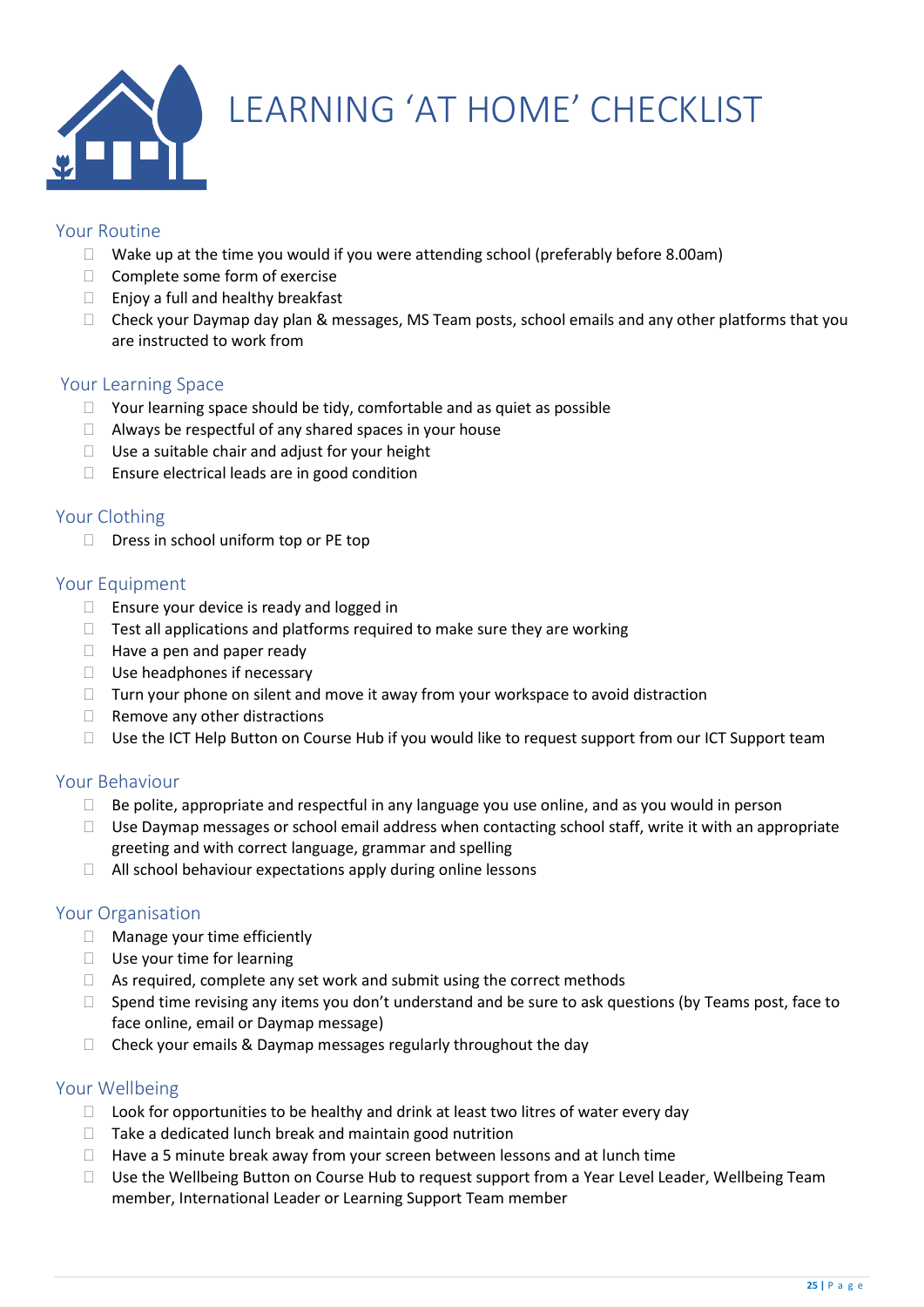

# <span id="page-25-0"></span>LEARNING 'ONSITE'CHECKLIST

#### Your Routine

- $\Box$  Wake up at the time required to get to school by the start of your school day
- $\Box$  Complete some form of exercise
- $\Box$  Enjoy a full and healthy breakfast

#### Your Arrival & Departure

- $\Box$  On arrival at school report to the Top of E Block
- □ Ensure the supervising teacher has marked you 'present' on the class roll
- $\Box$  If you need to depart early sign out at Student Services as per usual requirements
- $\Box$  At the end of the school day leave the school ground promptly

#### Your Clothing

 $\Box$  Dress in full school uniform

#### Your Equipment

- $\Box$  Ensure your device is charged and ready for use
- $\Box$  Test all applications and platforms required to make sure they are working
- $\Box$  Have a pen and paper ready
- $\square$  Use headphones if necessary
- □ Turn your phone on silent and out of sight during lesson time
- $\Box$  Check your Daymap day plan & messages, MS Team posts, school emails and any other platforms that you are instructed to work from
- □ Make an appointment directly, or use the ICT Help Button on Course Hub if you would like to request support from our ICT Support team

#### Your Behaviour

- $\Box$  Be polite, appropriate and respectful in any language you use online and in person
- $\Box$  Use Daymap messages or school email address to contact specific subject teachers, write it with an appropriate greeting and with correct language, grammar and spelling
- $\Box$  Remain in designated areas during break times
- □ All school behaviour expectations apply

#### Your Organisation

- □ Manage your time efficiently
- $\Box$  Use your time for learning
- $\Box$  As required, complete any set work and submit using the correct methods
- $\Box$  Spend time revising any items you don't understand and be sure to ask questions (in person, or by Teams post, face to face online, email or Daymap message)
- $\Box$  Check your emails & Daymap messages regularly throughout the day

#### Your Wellbeing

- $\Box$  Look for opportunities to be healthy & maintain good nutrition
- $\Box$  Drink at least two litres of water every day
- $\Box$  Maintain good hand hygiene and adhere to social distancing measures
- $\Box$  Have a 5-minute break away from your screen between lessons and at lunch time
- $\Box$  Make an appointment directly, or use the Wellbeing Button on Course Hub to request support from a Year Level Leader, Wellbeing Team member, International Leader or Learning Support Team member